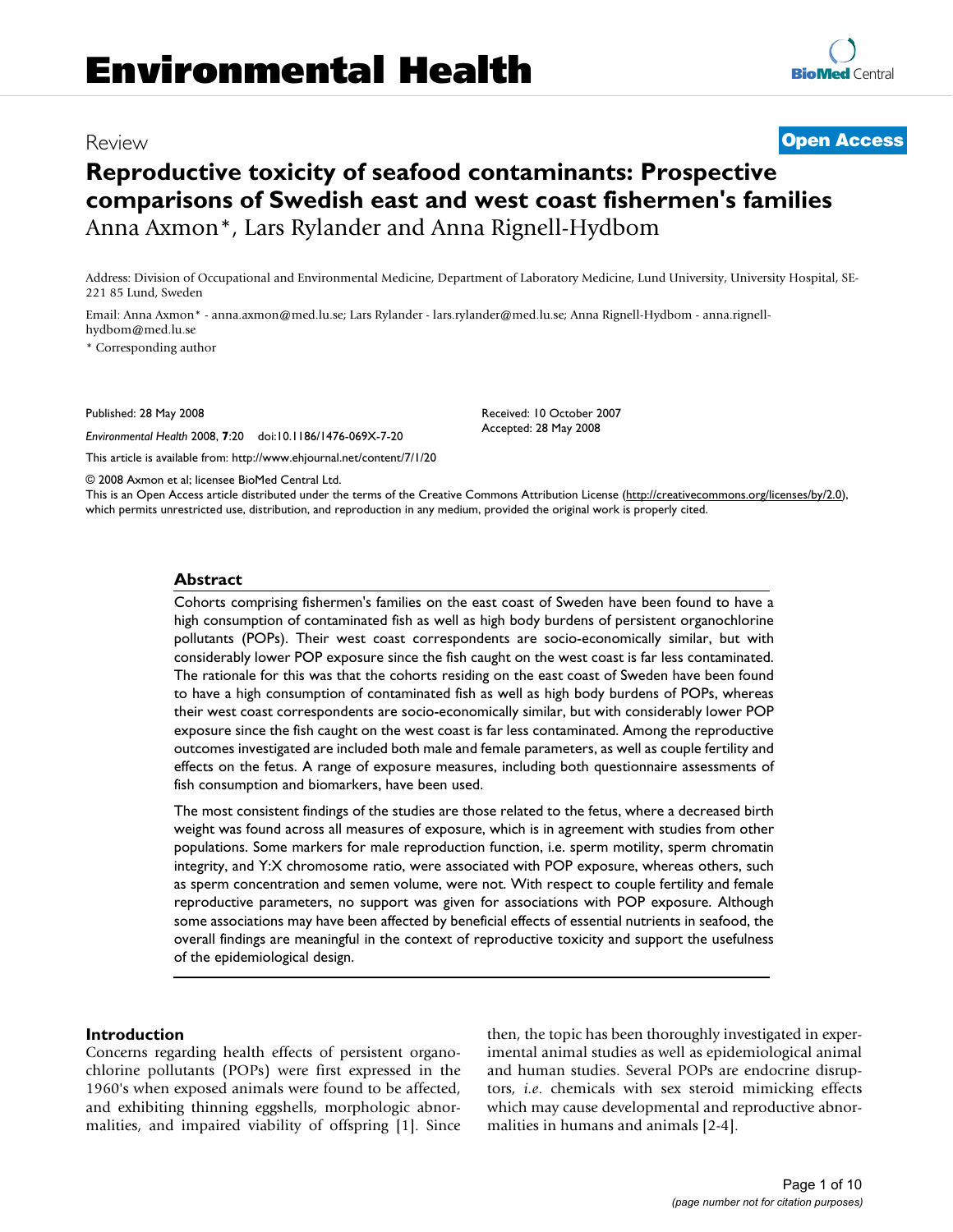The term "persistent organochlorine pollutants" (POPs) is often used to include several compounds, such as polychlorinated biphenyls (PCBs), dioxins and organochlorine insecticides such as 1,1,1-trichloro-2,2-bis(pchlorophenyl)ethane (DDT). Although they have had different applications in the industry, POPs have several traits in common: They are lipophilic and poorly metabolized, and they bioaccumulate. While they are not very soluble in water, they have spread widely through the atmosphere, and are found in parts of the world where they were never used [5]. Moreover, even after their use has been banned, POPs are still found in human and animal tissue and in body fluids [6-10].

The most common exposure route for the majority of individuals is through the consumption of contaminated foods. In common, for some of the most highly exposed populations, such as Inuits from Greenland and individuals from Faroe Islands, is that the main exposure source is from the seafood [9,11]. In Sweden, the major exposure source is consumption of fatty fish from the Baltic Sea, off the east coast of the country. As a consequence, plasma levels of several of the compounds were higher in men with a high intake of such fish than in those who consumed only moderate amounts, and the levels were higher in those who ate moderate amounts of fish than in those who ate none [12].

It has been found that both professional east coast fishermen and their wives have a higher intake of Baltic Sea fish than referents from the same area [13,14]. Similarly, on the west coast of Sweden, fishermen and their wives have a higher consumption of locally caught fish than referents from the same area. The average amount of locally caught fish consumed by fishermen and their wives on the east and west coast, respectively, has been found to be similar. However, the fish caught off the west coast of Sweden has for the past decades been much less contaminated than that caught from the Baltic Sea [15]. Thus, east coast fishermen have been found to have higher levels of POPs than both west coast fishermen and referents [13,16]. Consequently, the east coast fishermen and their wives constitute a suitable exposed group for investigating health effects of adult dietary exposure to POPs, whereas their counterparts on the west coast is an appropriate referent group. The socio-economic similarities between these cohorts in combination with a broad exposure range of POPs, gave very good opportunity to investigate the hypothesized association between POP exposure and reproductive health. Moreover, east coast fishermen's sisters have been found to be more likely to have grown up in a fishing village and/or fisherman's family [17], suggesting that they may be a fitting group when investigating health effects due to a high dietary exposure to POPs during childhood and adolescence, or even in utero. Therefore, the cohorts of fishermen, their wives and sisters, from the two coastal areas of Sweden (The Swedish Fishermen's Families Cohorts) have over the last two decades been used to study a variety of health effects.

# *Study populations*

In 1988, two cohorts of fishermen from the east (Baltic Sea) and west (Kattegatt and Skagerrak) coasts of Sweden were established [13,18]. Cohort affiliation was determined by the particular organization the fisherman was associated with. All in all, 2883 east coast fishermen and 8477 west coast fishermen were included in the cohorts. However, a subgroup of 96 east and 99 west coast fishermen also participated in a second study, in which both semen and blood samples were collected [16,19-21].

The fishermen cohorts were linked to the national Swedish Population Register and to registers at the local parish offices [22]. Thus, 2175 east and 7062 west coast women who were, or had been, married to a man in one of the original fishermen cohorts were identified. Cohort affiliation was determined by that of the fisherman to whom the woman was associated. Subgroups of these women have supplied blood samples [23] and information on time to pregnancy (TTP) [24]. Moreover, the entire cohorts of fishermen's wives were linked to the Swedish Medical Birth Registry (MBR) [14], thus identifying 1501 infants born to the east coast women during 1973 through 1991, with the corresponding number for the west coast being 3553. The children were assigned the same cohort affiliation as their mothers.

In 1996, the cohorts of fishermen were linked to the National Swedish Population Register in order to identify sisters (at least one parent in common) to these men [17]. Women who were included in the fishermen's wives cohort were excluded. The cohort affiliation was determined by that of the fisherman to whom the woman was associated. The cohorts of sisters were then linked to the MBR, and 1719 east and 1537 west coast infants were identified. Also among the fishermen's sisters a study regarding TTP was performed, including 1241 east and 2023 west coast women [25]. Of these, 165 women also provided blood samples [26].

# *Measures of exposure*

In the studies performed on the Swedish Fishermen's Families Cohorts, several measures of exposure have been used (c.f. Table 1). In those studies which rely on register data and/or questionnaires and telephone interviews, the main measure of exposure has been *cohort affiliation*, using the east coast cohorts as exposed cohorts and the west coast cohorts as referent cohorts. Moreover, within the east coast cohorts, *growing up in a fishing village and/or fisherman's family* has been used as a proxy measure of expo-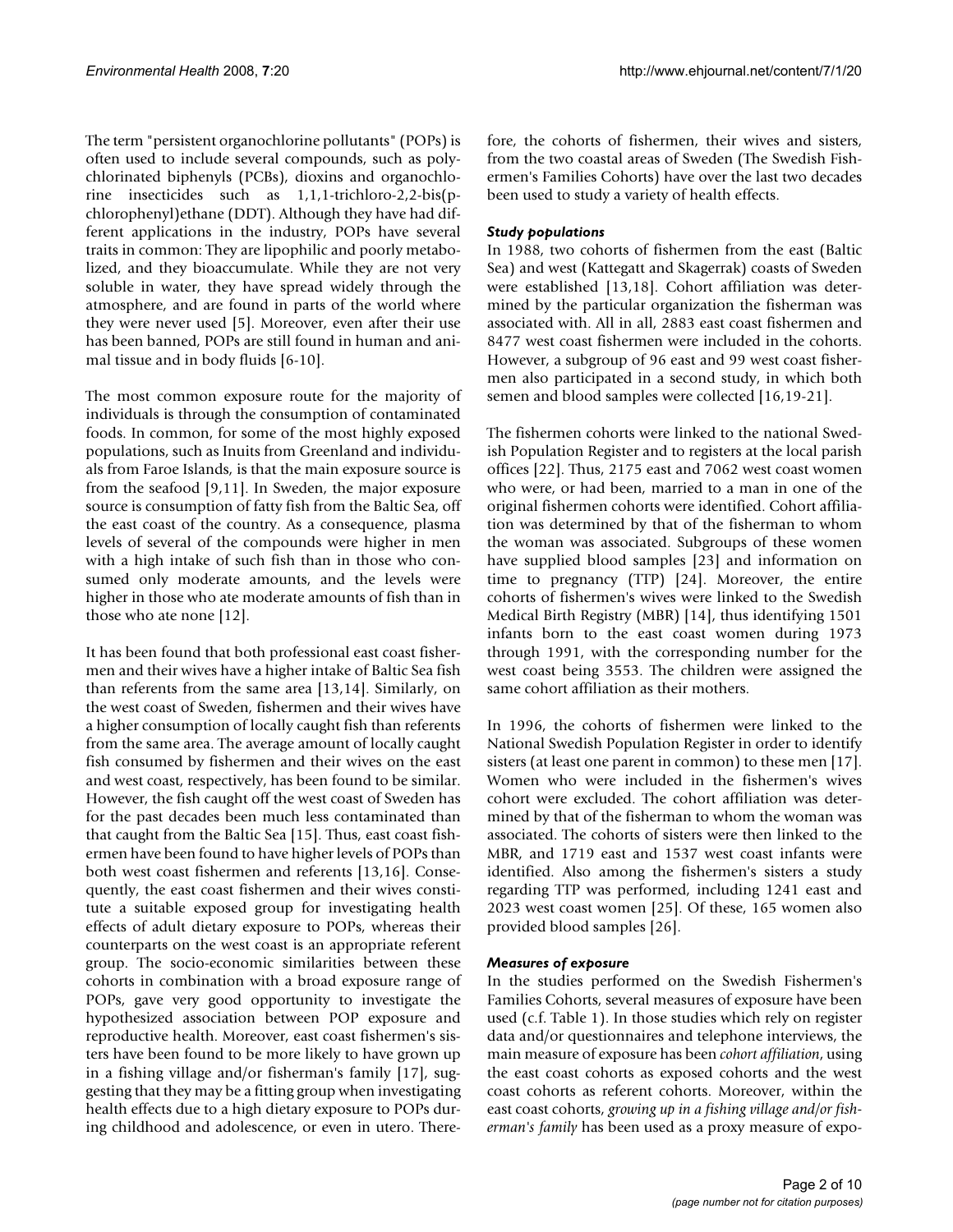| Unit of observation Outcome <sup>1</sup> |                                                                                         | Exposure<br>Cohort affiliation                                                               | Childhood exposure <sup>2</sup> Fish consumption |                               | $CB-1533$                         | $p, p'$ -DDE <sup>4</sup> |
|------------------------------------------|-----------------------------------------------------------------------------------------|----------------------------------------------------------------------------------------------|--------------------------------------------------|-------------------------------|-----------------------------------|---------------------------|
| Man                                      | Sperm motility                                                                          |                                                                                              |                                                  |                               | $\downarrow$ [16]                 | $\downarrow$ [16]         |
|                                          | Sperm concentration                                                                     |                                                                                              |                                                  |                               | $0$ [16]                          | $0$ [16]                  |
|                                          | Semen volume                                                                            |                                                                                              |                                                  |                               | $0$ [16]                          | 0[16]                     |
|                                          | Total sperm count                                                                       |                                                                                              |                                                  |                               | $0$ [16]                          | $0$ [16]                  |
|                                          | Sperm chromatin integrity                                                               |                                                                                              |                                                  |                               | $\downarrow$ [20]                 | $(\downarrow)$ [20]       |
|                                          | Y:X chromosome ratio                                                                    |                                                                                              |                                                  |                               | $\downarrow$ [21]                 | $\downarrow$ [21]         |
|                                          | Seminal levels of markers of<br>epididymal and accessory sex gland<br>function          |                                                                                              |                                                  |                               | 0 [19]                            | 0 [19]                    |
|                                          | Hormone parameters                                                                      |                                                                                              |                                                  |                               | 0 [16]                            | 0 [16]                    |
| Woman                                    | Age at menarche<br>Menstrual cycle length<br>Miscarriages and stillbirths               | 0 [38]<br>$\downarrow$ [91]<br>NC [17, 25, 40]                                               | $\downarrow$ [38]<br>0 [9]<br>$0$ [25, 40]       | $(\downarrow)$ [91]<br>0 [25] | 0 [9]<br>NC [26, 40]              | $\blacksquare$            |
| Couple<br>Infant/child                   | Time to pregnancy<br>Birth weight<br>Birth length<br>Head circumference<br>Gender ratio | NC [24, 25]<br>$\downarrow$ [14, 17]<br>$0$ [14, 17]<br>$\downarrow$ [14, 17]<br>NC [14, 17] | 0 [24, 25]<br>$\downarrow$ [41]                  | $0$ [24, 25]<br>↓[4I]         | $0$ [26, 33]<br>$\downarrow$ [31] |                           |
|                                          | Malformations                                                                           | $0$ [17, 43]                                                                                 |                                                  |                               |                                   |                           |

#### **Table 1: Reproductive outcomes investigated in the Swedish Fishermen's Families Cohorts.**

<sup>1</sup> Arrows indicate the effect associated with each exposure, with parenthesis for those effects not found to be of a noteworthy size but not statistically significant. A "0" means that no effect was found, and "NC" signifies non conclusive results.

2 Growing up in a fisherman's family and/or fishing village

3 2,2',4,4',5,5'-hexachlorobiphenyl

4 1,1-dichloro-2,2-bis (*p*-chlorophenyl)-ethylene

sure during childhood and adolescence. In one of the earlier studies on the fishermen's wives, it was found that recall of fish consumption was poor [23]. Thus, in subsequent studies, *current fish consumption* was used as a proxy measure of exposure during the time of interest for each specific outcome (e.g. pregnancy attempt or child birth).

With respect to the majority of the reproductive outcomes investigated, *biomarkers* have also been used as measures of exposure. The main biomarker has been 2,2',4,4',5,5' hexachlorobiphenyl (CB-153). This congener has been found to correlate strongly with the total PCB concentration, as well as the total PCB-derived TEQ and the total POP-derived TEQ, in humans [27-30], and has therefore been considered not only a biomarker of PCBs, but of overall POPs. Moreover, the major DDT metabolite 1,1 dichloro-2,2-bis (*p*-chlorophenyl)-ethylene (p,p'-DDE) which has anti-androgenic effect and is found in high levels in serum, has also been used. In the studies, both biomarkers were used in their lipid adjusted form, i.e., the wet weight concentrations were standardized using the sum of serum concentrations of triglycerides, cholesterol and phospholipids [27].

Since many of the studies on the Swedish Fishermen's Families Cohort have been of a retrospective nature, a drawback is that the biomarkers describe current, rather than past, exposure. Therefore, a model to estimate past exposure was derived [31]. This model assumed a constant consumption of fatty fish, and a constant background exposure. However, the model took into consideration the decreasing levels of POPs in fatty fish, the reduction of body burden due to lactation, and the half-life of the compound in humans. The model was validated for CB-153 in women by comparing current concentrations of CB-153 to concentrations obtained from bio-banked samples from a rubella screening performed years earlier. The model has since then been validated for male CB-153, as well as for both male and female p,p'- DDE [32]. For CB-153, the correlations between biobanked (i.e. true) and estimated concentrations were 0.96 for men and 0.97 for women. When trichotomizing the female CB-153 concentrations, the kappa agreement between biobanked and estimated concentrations was 0.47 [33]. For p,p'-DDE the correlation between biobanked and estimated concentrations was 0.78 for both men and women [32].

The median plasma concentration of CB-153 among the fishermen' wives from the Swedish east coast was 160 ng/ g lipid (range 16–780) and the median serum concentration among the sisters to the fishermen from the Swedish east coast was 115 ng/g lipid (range 27–560). With respect to the estimated past exposures, this varied from study to study depending on the time for which the concentrations were estimated, and which parameters were used in the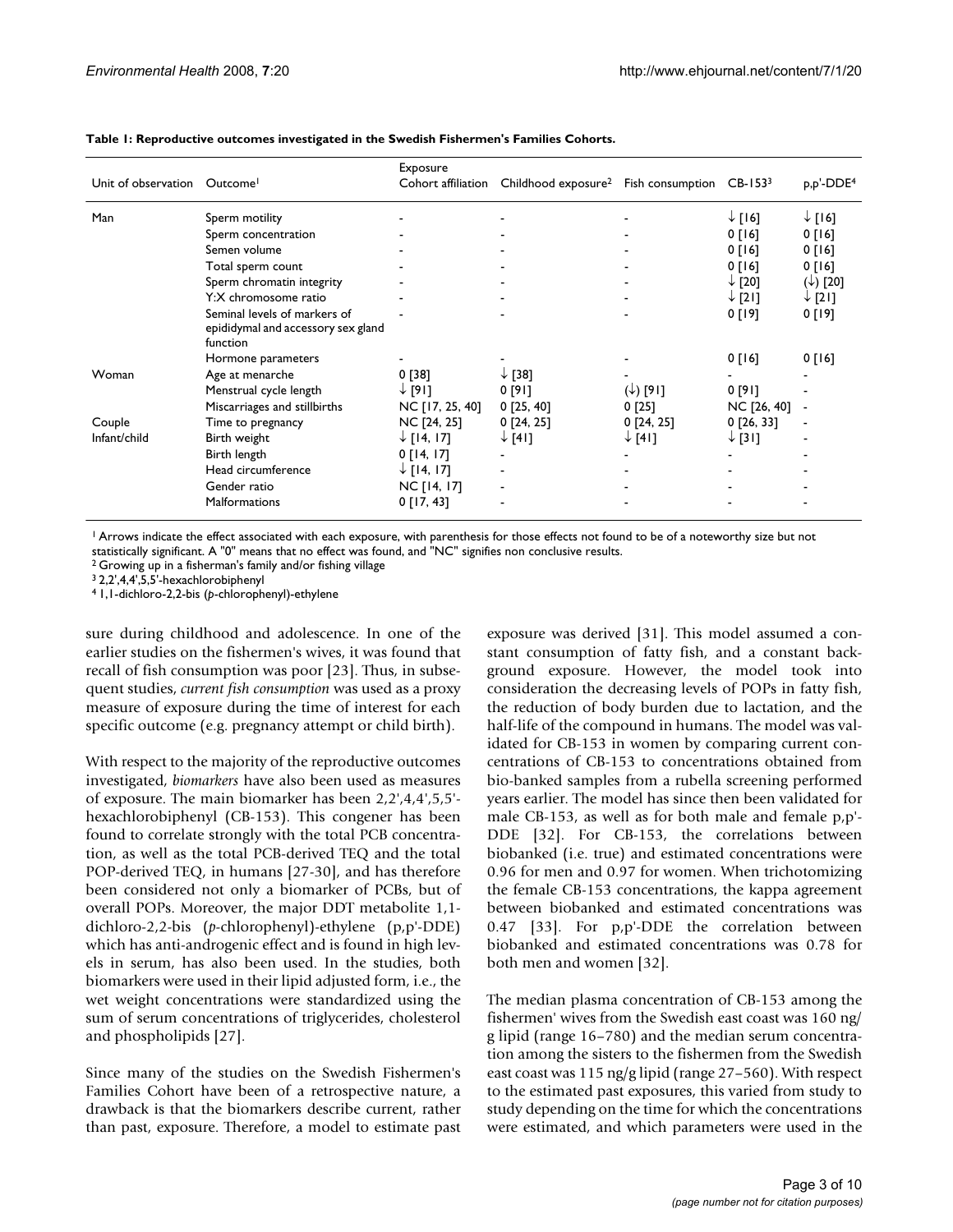model. In those studies where estimated past exposure was related to any outcome, the estimated past concentrations was between 36% and 124% higher than the measured. The median serum concentrations among the fishermen were 193 ng/g lipid (range 40–1460) for CB-153 and 240 ng/g lipid (range 40–2250) for p,p'-DDE.

#### *Male reproduction parameters*

In the studies concerning male reproductive parameters, serum concentrations of CB-153 and p,p'-DDE were analyzed both as continuous measures (untransformed or log transformed) and categorized into five equally sized groups: For CB-153 the cut-points were 112, 167, 232, and 328 ng/g lipid, and for p,p'-DDE 136, 191, 273, and 471 ng/g lipid [16,19-21]. The correlation between CB-153 and p,p'-DDE for exposure was strong  $(r = 0.78)$ . Thus, the two biomarkers were never used simultaneously in any model.

A negative association, although not statistically significant when age was taken into account, between serum concentrations of CB-153 and the proportion of motile sperm was found [16]. Similar results were found for p,p'- DDE. No consistent associations were found between any of the two biomarkers and semen volume, sperm concentration, total sperm count or sperm morphology [16,34].

Sperm Chromatin Structure Assay (SCSA) was used to detect DNA fragmentation (small breaks in the sperm chromosome) [35,36]. The DNA fragmentation index (%DFI) was used to express the percentage of sperms showing DNA fragmentation [20]. Men in the lowest CB-153 quintile had lower %DFI than the men with higher CB-153 concentrations [20]. The pattern was similar for p,p'-DDE. With respect to continuous measures of CB-153 and p,p'-DDE there were no consistent association with %DFI.

Two color fluorescence in situ hybridization (FISH) was used to assess sperm chromosome Y:X ratio in an ejaculate [21]. Both CB-153 and p,p'-DDE were found to associate with an increased Y chromosome fraction [21,37]. When comparing the lowest exposed quintile to the highest, the effect was more marked for p,p'-DDE than for CB-153 [21]. Fructose, zinc, prostate specific antigen (PSA), and neutral α-glucosidase (NAG) were analyzed as markers for the function of the epididymis, prostate and seminal vesicles [19]. Among these outcomes, the only significant association was found between CB-153 and total PSA [19].

When age was taken into account, no significant associations were observed between the POP biomarkers and serum hormone levels (FSH, LH, estradiol, testosterone,

SHBG, inhibin B, and the ratio testosterone/SHBG, respectively) [16].

#### *Female reproduction parameters*

East coast fishermen's wives and fishermen's sisters, who had grown up in a fishing village and/or fisherman's family tended to be somewhat older at menarche than referents from the same coastal area [38]. However, no differences were found between these women and the women from the west coast.

When adjusting for smoking, east coast fishermen's wives and sisters had somewhat shorter menstrual cycles than the west coast women. Moreover, in the east coast cohorts, women with a high consumption of fatty fish had shorter menstrual cycles than those with no or low fish consumption. However, there were no difference between women who had and had not grown up in a fishing village and/or fisherman's family, neither was there any effect of serum/ plasma concentrations of CB-153.

There were no increased risk for miscarriage and stillbirths among the east coast fishermen's wives and fishermen's sisters, as compared to the corresponding cohorts from the west coast [25,39,40].

#### *Couple fertility*

A decreased fertility (i.e. prolonged TTP) was found for the east coast fishermen's wives as compared to the west coast fishermen's wives (Cox regression; Success Rate Ratio [SuRR] 0.86; 95% CI: 0.75, 0.99) [24]. The effect was most apparent among women who smoked more than 10 cigarettes per day, i.e. comparing east and west coast smokers (SuRR 0.68; 95% CI: 0.51, 0.91). Among the fishermen's sisters, no effect was found for cohort affiliation (logistic regression; Fecundability Odds Ratio [FOR] 0.99; 95% CI: 0.87, 1.14) [25]. The effect among smokers was not apparent in the group of fishermen's sisters. Among the east coast women, growing up in fishing village and/or fisherman's family did not suggest any negative effect on TTP, neither did a high consumption of fatty fish [24,25,39] or serum/plasma concentrations of CB-153 [26,33,39].

#### *Effects on the fetus*

Among the east coast fishermen's wives, the median birth weight was found to be 3530 g, which was lower than the corresponding figure for the west coast fishermen's wives  $(3610 \text{ g}; \text{p} < 0.001)$  [14]. The absolute birth weight difference was slightly lower among the fishermen's sisters (3500 g for the east coast women and 3560 g for the west coast women), although the statistical testing still found it significant (p < 0.001) [17].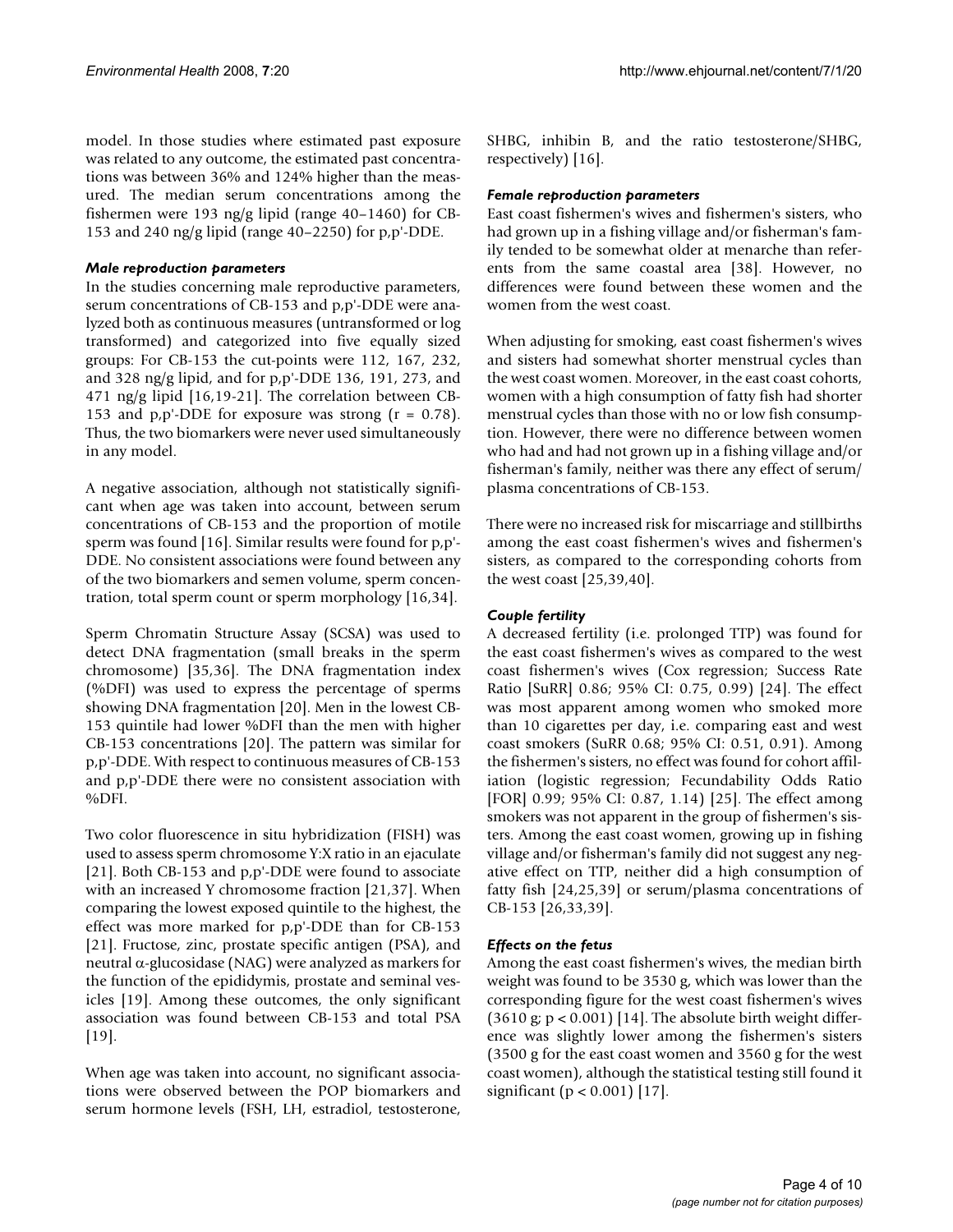In a separate case-control analysis, a high total current intake of fish from the Baltic Sea indicated an increased risk of having an infant with low birth weight ( $OR = 1.9$ ; 95% CI: 0.9, 3.9), although no dose-response relation was found [41]. Furthermore, when analyzing estimated intake of fish during the time period of interest (i.e. when the infant was born), the effects were diminished. However, childhood exposure (measured as growing up in a fishing village) carried an increased risk of giving birth to a low birth weight infant (OR = 2.1; 95% CI: 1.0, 4.3). The case mothers had higher median concentrations of CB-153 than the control mothers (190 ng/g lipid versus 160 ng/g lipid)  $[31]$ .

There were no differences in birth length between the cohorts [14,17]. Among the fishermen's wives as well as the fishermen's sisters, the distribution of head circumference of the east coast infants was shifted downwards compared to the west coast infants ( $p < 0.001$  for both groups of women). An increased risk of being small for gestational age (SGA) [42] was found among infants born to the east coast fishermen's wives and sisters ( $OR = 1.5$ ;  $95\%$ CI: 1.2, 2.0) [17]. Overall, there were no clear deviating patterns regarding gender ratio [14,17]. No specific malformation was overrepresented in the east coast cohorts [17,43].

# *Discussion*

The Swedish Fishermen's Families Cohorts consist of a large number of men and women of varying ages. The east coast cohorts comprises individuals who have been exposed to POPs at different times in their lives; those who are born and grown up in a fisherman's family and/ or a fishing village are likely to have been exposed to POPs in utero and during their childhood, whereas others may have had high exposure only during their adult life. These assumptions are supported by that the men and women in the east coast cohorts have been found to have higher average levels of POPs than men and women from the general Swedish population [27,44,45], and those who have grown up in a fishing village and/or fishermen's family have been found to have especially high POP levels [45]. Thus, a major strength with the Swedish Fishermen's Families studies is the use of a large and relatively highly exposed study population.

The men and women in the east coast Swedish Fishermen's Families Cohorts have been found to eat more fish than individuals from the general Swedish population [14,17,22]. Since fish have constituents, e.g. long-chain n-3 fatty acids, minerals and vitamins, which may have positive effects on reproductive health [46-48], the general population may not be a suitable reference group in studies of health effects of dietary exposure to POPs. However, the waters off the west coast of Sweden are considerably less contaminated than the Baltic Sea [15]. The west coast Swedish Fishermen's Families Cohorts have been found to eat fatty fish at a rate comparable to that of the east coast cohorts [14,22], but to have considerably lower levels of POPs [12]. Geographically, Sweden is a narrow country, only approximately 500 km at the widest location. Of the 9.1 million population, only 17% have non-Swedish origin [49]. The largest city, Stockholm, is inhabited by slightly more than 1 million individuals, making it a rather small city in an international perspective. All these factors taken together suggest that the Swedish population is a comparably homogenous one. With respect to the Swedish Fishermen's Families, the east and west coast cohorts, although residing at different coast lines, are geographically close. Moreover, although the east coast fishermen's wives tend to smoke more than those in the west coast cohorts [22,40], the west coast cohorts have been found to be similar to the east coast cohorts with respect to other socioeconomic factors, such as alcohol consumption [14,17,22] and educational level [17,40]. Hence, another major strength with the Swedish Fishermen's Families studies is the use of large and socio-economically similar cohorts as referent groups.

In several of the studies performed on the Swedish Fishermen's Families Cohorts, biomarkers for exposure to POPs have been used. Most frequently, CB-153 has been considered as a biomarker for a person's total body burden of POP. The rationale for this is that this PCB congener has been found to correlate strongly with the total PCB concentration in plasma [27], serum [28], whole venous blood [50], and cord blood [50], as well as with the TEQ from total PCB [27,30] and total POP-derived TEQ [6]. Other proxy measures of exposure used in the Swedish Fishermen's Families Cohorts, i.e. cohort affiliation, fish consumption and grown up in a fisherman's family and/ or fishing village, have been found to be strongly associated with the concentrations of CB-153 [12,27,45]. Thus, a further strength with the Swedish Fishermen's Families Cohorts studies is the use of biomarkers of exposure. However, the studies are in general retrospective or crosssectional and the proper exposure window might not always be reflected in an optimal way. For instance, in the study which investigated the association between POP exposure and low birth weight, we had to estimate the concentrations of CB-153 during year of childbirth based on back-calculation models [31]. This might led to a negative impact on precision, as well as accuracy, of the estimated CB-153 concentrations. As stated by Grandjean et al [51], it is probably not only the dose that makes the poison, of equally importance might be the timing of exposure. Accordingly, future studies should force to collect exposure information that in a better way reflect the most relevant exposure window.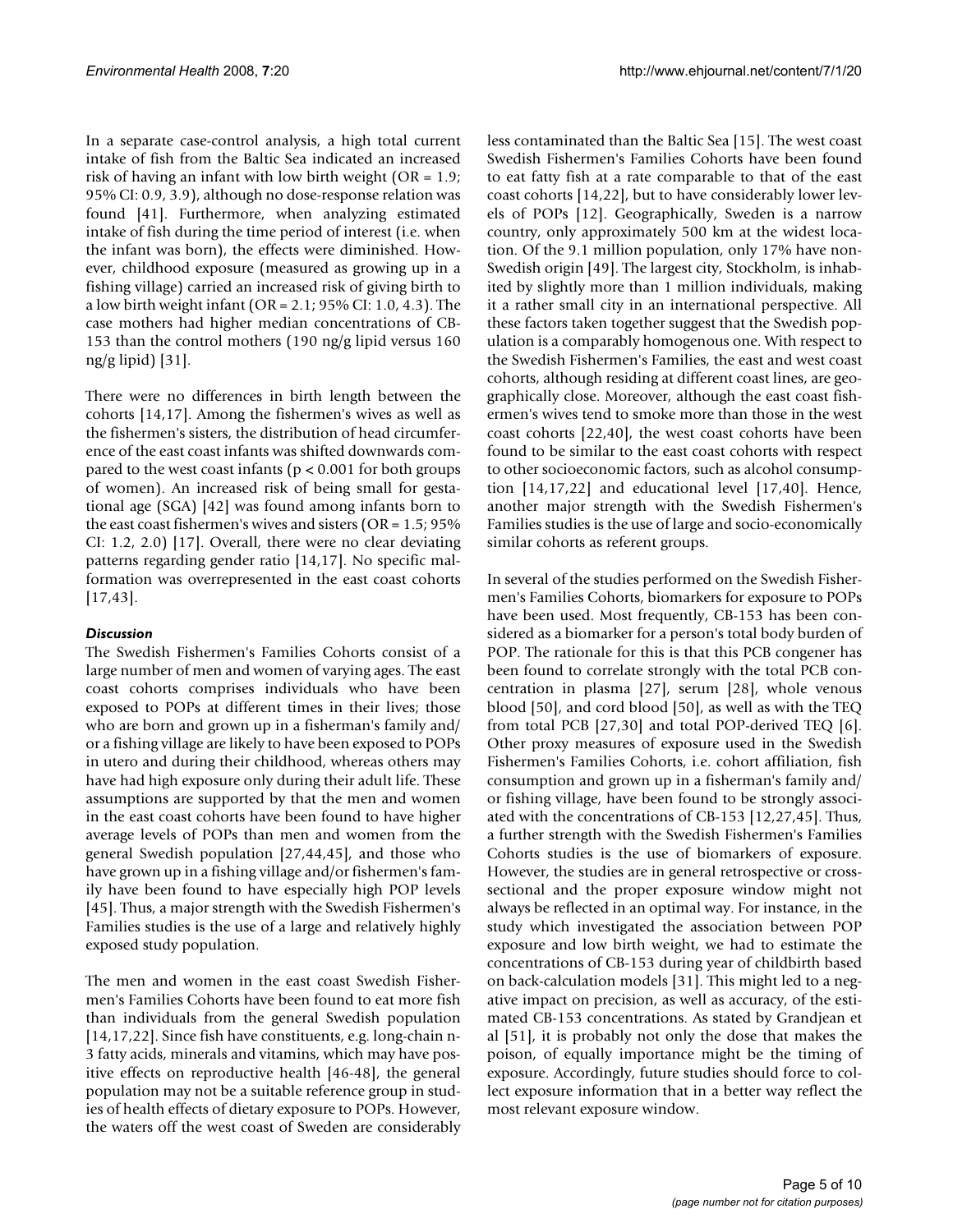When they enter the human body, POPs are stored in the adipose tissue. Thus, to obtain a valid measure of the body burden of POP, a biopsy should be performed and fatty tissue should be analyzed. This is, however, a procedure which is more costly and painful than collecting a blood sample. Nevertheless, it may be assumed that the concentration of POP in serum lipids is in equilibrium with that in adipose tissue. Kahn et al [52] found a very high correlation ( $r = 0.89$ ) between 2,3,7,8 TCDD concentration in fat biopsy and the lipid adjusted serum concentration. Thus, the body burden of POP may be estimated by calculating the lipid standardized serum concentrations. However, Schisterman et al [53] have recently shown that this method is highly prone to bias, causing an underestimation of the true effect. Nevertheless, the correlations between wet weight and lipid adjusted concentrations of POPs in the Swedish Fishermen's Families Cohorts are high [27,45]. Moreover, the results obtained when using the biomarkers are in agreement with those obtained using the proxy measures of exposure. Thus, a possible bias introduces by the lipid standardization should pose, at most, a minor problem.

A variety of outcomes have been investigated in the Swedish Fishermen's Families Cohort. The ones chosen have been such that they are believed to cover all aspects of human reproduction, i.e. parameters concerning the man, the woman, the couple and the fetus. By using this multitude of outcomes, we have been able to establish where POPs may do most harm to human reproduction, i.e. to the fetus. However, the retrospective design may pose a problem for some outcomes, where recall was long and a possible misclassification may have been introduced. The most apparent example of this is menarche. For other outcomes, mainly those related to the fetus, data has been collected from registries and the quality should therefore be higher. Also, the studies concerning male reproductive factors were not affected by any recall bias.

The most consistent results from the Swedish Fishermen's Families Cohorts are those on infant parameters, and especially birth weight and fetal growth. Irrespective of which measure of exposure was used, children who are exposed to POPs in utero have an increased risk of weighing less at birth, also after having taken the gestational length into account (SGA). Similar findings have been observed among fish eaters from the Lake Michigan area in the US who had PCB levels comparable to the ones among the Swedish fishermen's wives [54]. Also in the general population in the Netherlands with relatively low POP exposures, in utero levels of PCB were negatively associated with birth weight [55]. There are, however, also epidemiological examples showing no, or even positive, associations between POP exposure and birth weight [56- 58]. The overall picture regarding the hypothesized association between POP exposure and birth weight is, accordingly, still far from conclusive.

Environmental chemicals acting as sex hormone agonists or antagonists could have an adverse effect on male sex hormones which in turn might decrease the male reproductive function [4,59]. In our study sperm motility decreased with increasing serum levels of POP. This finding is consistent with four other cross-sectional studies carried out during recent years [60-63]. Sperm DNA integrity is essential for the accurate transmission of genetic information and sperm chromatin abnormalities or DNA damage may result in impaired male fertility [64]. Among Swedish fishermen we found that increasing POP exposure increased the level of sperm DNA strand breaks. However, in a study comprising Inuits, with higher serum levels of POP, the levels of sperm DNA strandbreaks were low. This inconsistent result might be explained by differences in the genetic background and lifestyle habits, which still needs to be elucidated. The mechanism behind changes in Y:X ratio is unknown. However one hypothesis could be a loss of X chromosome due to an effect on formation of micronuclei during the meiosis, by *e.g*. POPs. We found effects of POP biomarkers on the proportion of Y- and X-bearing sperm. However, such effects were not seen in three other study populations [65]. The inconsistent results might be explained by differences in POP exposure profile and dose due to variation in lifestyle and diet. Regarding sperm count and sperm morphology none of these outcomes were related to POP exposure.

The results concerning female reproductive parameters are ambiguous, and in some cases they suggest a protective, rather than hazardous, effect of fish consumption. Taking other studies on the topic into account, no obvious risk pattern emerges for most of the outcomes. Although results from a cross-sectional study on Akwesasne Mohawk girls suggested that high concentrations of blood PCB lead to a higher probability of early menarche [66], retrospective studies performed by Vasiliu et al [67] and in the Swedish Fishermen's Families Cohort studies found no such effect. Moreover, whereas exposure to POPs was associated with a shortened menstrual cycle length in the retrospective studies performed in the Swedish Fishermen's Families Cohorts and the New York State Angler Cohort [68], another retrospective study found the opposite relation between exposure and outcome [69], whereas a prospective study using daily urine sampling found no relation at all [70]. With respect to miscarriages and stillbirths, the results available are more homogenous than those for the other outcomes. In the Swedish Fishermen's Families Cohorts, none of the analyses produced a statistically significant hazard associated with POP exposure. However, in some of the subgroup analyses, POP exposure was suggested to have a protective effect. This is in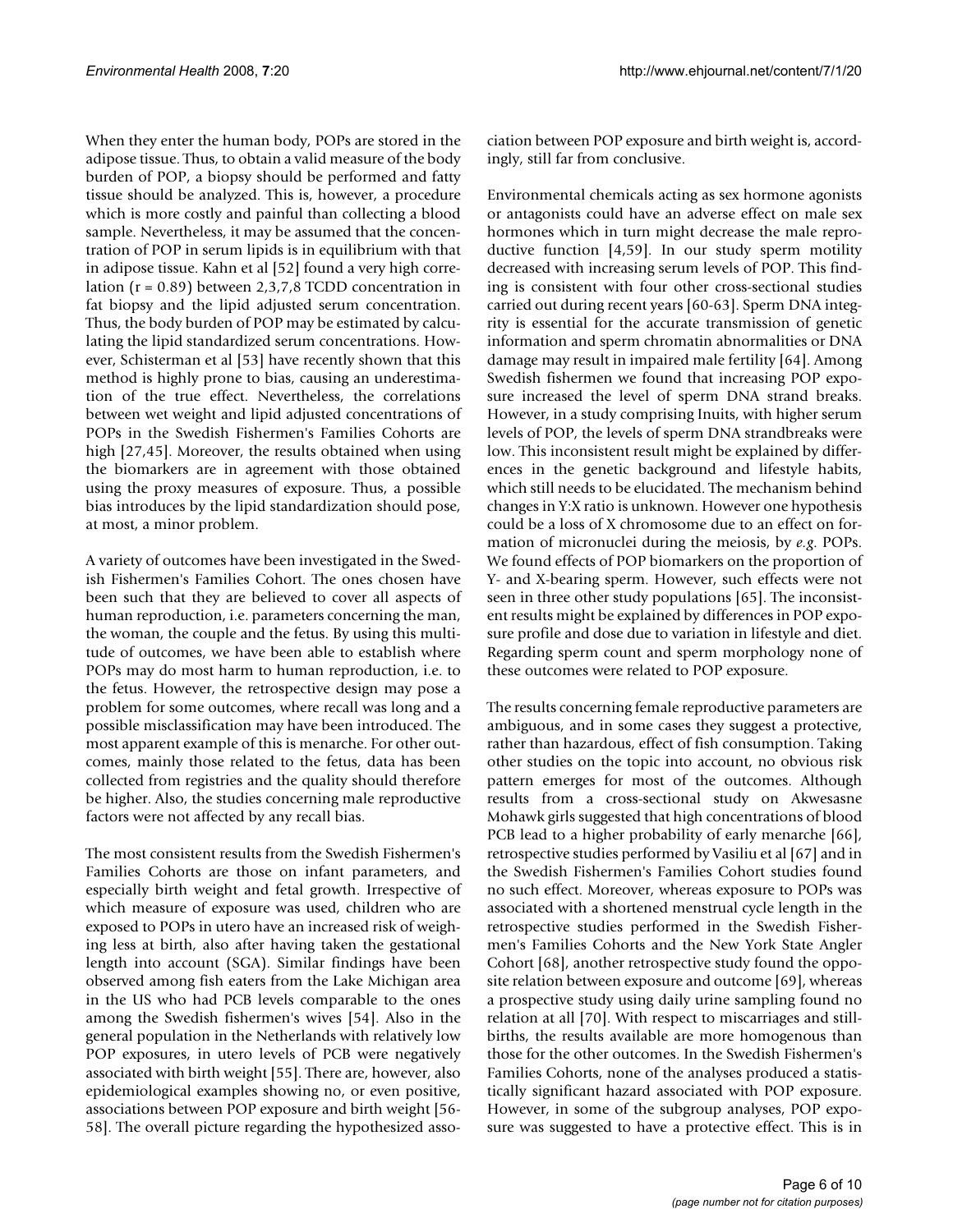agreement with other studies, were no effect [71-73], or a protective effect [74], has been found.

East coast fishermen's wives were found to have longer TTPs than west coast fishermen's wives. However, these results were not replicated among the fishermen's sisters, neither did any of the exposure measures within the east coast cohorts suggest any effect of POP exposure. In the New York State Angler Cohort, several studies have been performed regarding parental POP exposure and fertility. The majority of these results show no effect on TTP, delayed conception, or infertility of maternal [75,76] or paternal [77,78] exposure, although one study did suggest reduced fecundability among women with high consumption of fatty fish from the Great Lakes [78]. In the INUENDO study, results suggested that high exposure to POPs were associated with reduced fertility only among Inuits from Greenland, and not among couples, i.e. maternal and paternal exposure, from Poland, Ukraine or Sweden [79].

When evaluating the results from the Swedish Fishermen's Families Cohorts studies, it is important to keep in mind that the main exposure source for POP, namely fatty fish from the Baltic Sea, is also an exposure route for other constituents of fish. These other constituents include both other pollutants, such as methylmercury, and natural components, such as marine n-3 fatty acids, minerals and vitamins. In the Swedish Fishermen's Families Cohorts, the concentration of CB-153 has been found to be correlated ( $r_s$  = 0.51) to that of methylmercury [80]. However, where associations were found between on one hand CB-153 and p,p'-DDE and on the other hand several male reproductive parameters, no consistent relationships were found between methylmercury and the same male parameters.

With respect to the natural components of fatty fish, marine n-3 fatty acids have been found to be associated with prolonged gestation in randomized trials [81-85]. Moreover, positive associations between seafood consumption and reproductive outcomes, such as birth weight and gestational length, have been seen in observational studies [47,48,86-90]. Thus, there is a possibility that the effect of the potentially hazardous constituents in Baltic Sea fatty fish could be outweighed by their beneficial counterparts, which would explain the positive results found for some outcomes.

# **Conclusion**

The major strengths of the studies were that the study populations included socio-economic similar cohorts, which enabled good opportunities to control for confounding, and the cohorts included the necessary exposure contrasts, which made it possible to investigate the hypothesized association between POP exposure and reproductive health.

The main finding from the studies performed on the Swedish Fishermen's Families Cohorts is that although there may be minor effects on both the male and female reproduction system, the major effects are those concerning the growth of the fetus. This observation was strengthened by the fact that the negative effect on birth weight was observed for all exposure measures used. In addition, corresponding effects have been observed in other populations with a similar exposure source, i.e. intake of contaminated fish.

Regarding male and female reproductive data, the Swedish data together with other epidemiological studies, provide no conclusive results. Although some associations may have been affected by beneficial effects of essential nutrients in seafood, the overall findings are meaningful in the context of reproductive toxicity and support the usefulness of the epidemiological design.

# **Competing interests**

The authors declare that they have no competing interests.

# **Authors' contributions**

AA initiated the project. All authors participated in drafting the manuscript, and have approved of the final version.

# **Acknowledgements**

The studies on the Swedish Fishermen's Families Cohort were all carried out in collaboration with Professor Lars Hagmar, who passed away in June 2006.

# **References**

- 1. Jensen S: **The PCB story.** *Ambio* 1972, **1:**123-131.
- 2. Colborn T, vom Saal FS, Soto AM: **[Developmental effects of](http://www.ncbi.nlm.nih.gov/entrez/query.fcgi?cmd=Retrieve&db=PubMed&dopt=Abstract&list_uids=8080506) [endocrine-disrupting chemicals in wildlife and humans.](http://www.ncbi.nlm.nih.gov/entrez/query.fcgi?cmd=Retrieve&db=PubMed&dopt=Abstract&list_uids=8080506)** *Environ Health Perspect* 1993, **101(5):**378-384.
- 3. Kelce WR, Stone CR, Laws SC, Gray LE, Kemppainen JA, Wilson EM: **[Persistent DDT metabolite p,p'-DDE is a potent androgen](http://www.ncbi.nlm.nih.gov/entrez/query.fcgi?cmd=Retrieve&db=PubMed&dopt=Abstract&list_uids=7791873) [receptor antagonist.](http://www.ncbi.nlm.nih.gov/entrez/query.fcgi?cmd=Retrieve&db=PubMed&dopt=Abstract&list_uids=7791873)** *Nature* 1995, **375(6532):**581-585.
- 4. Sharpe RM, Skakkebaek NE: **[Are oestrogens involved in falling](http://www.ncbi.nlm.nih.gov/entrez/query.fcgi?cmd=Retrieve&db=PubMed&dopt=Abstract&list_uids=8098802) [sperm counts and disorders of the male reproductive tract?](http://www.ncbi.nlm.nih.gov/entrez/query.fcgi?cmd=Retrieve&db=PubMed&dopt=Abstract&list_uids=8098802)** *Lancet* 1993, **341(8857):**1392-1395.
- 5. AMAP: **Artic pollution issues.** Oslo: Artic monitoring and assessment programme (AMAP); 1998.
- 6. Brouwer A, Ahlborg UG, Berg M Van den, Birnbaum LS, Boersma ER, Bosveld B, Denison MS, Gray LE, Hagmar L, Holene E, Huiosman M, Jacobson SW, Jacobson JL, Koopman-Esseboom C, Koppe JG, Kulig BM, Morse DC, Muckle G, Peterson RE, Sauer PJJ, Seegal RF, Smits-Van Prooije AE, Touwen BCL, Weisglas-Kuperus N, Winneke G: **[Functional aspects of developmental toxicity of polyhalogen](http://www.ncbi.nlm.nih.gov/entrez/query.fcgi?cmd=Retrieve&db=PubMed&dopt=Abstract&list_uids=7545581)ated aromatic hydrocarbons in experimental animals and [human infants.](http://www.ncbi.nlm.nih.gov/entrez/query.fcgi?cmd=Retrieve&db=PubMed&dopt=Abstract&list_uids=7545581)** *Eur J Pharmacol* 1995, **293(1):**1-40.
- 7. Fängström B, Hovander L, Bignert A, Athanassiadis I, Linderholm L, Grandjean P, Weihe P, Bergman Å: **[Concentrations of polybromi](http://www.ncbi.nlm.nih.gov/entrez/query.fcgi?cmd=Retrieve&db=PubMed&dopt=Abstract&list_uids=16475322)[nated diphenyl ethers, polychlonnated biphenyls, and poly](http://www.ncbi.nlm.nih.gov/entrez/query.fcgi?cmd=Retrieve&db=PubMed&dopt=Abstract&list_uids=16475322)chlorobiphenylols in serum from pregnant Faroese women [and their children 7 years later.](http://www.ncbi.nlm.nih.gov/entrez/query.fcgi?cmd=Retrieve&db=PubMed&dopt=Abstract&list_uids=16475322)** *Environ Sci Technol* 2005, **39(24):**9457-9463.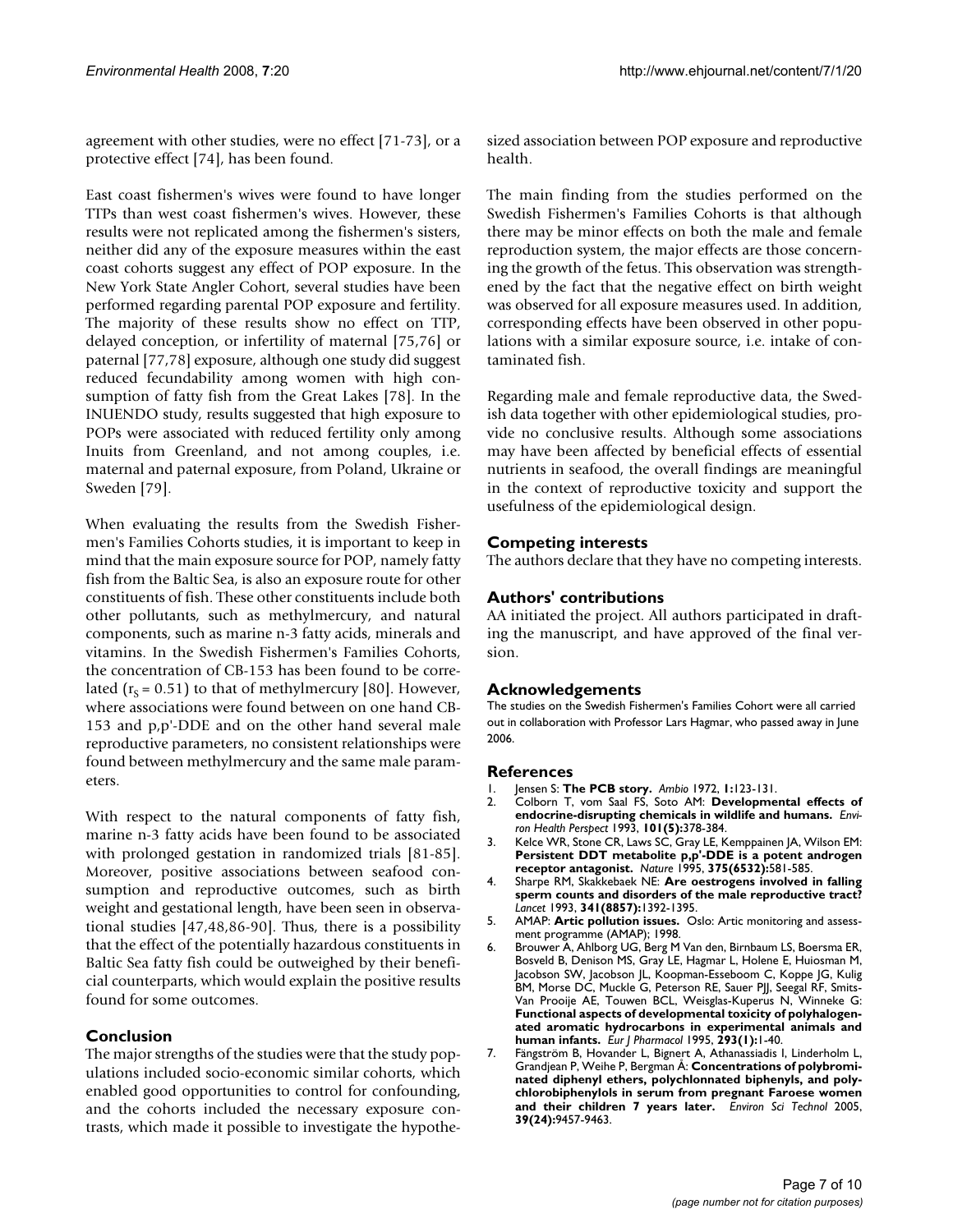- 8. Fängström B, Strid A, Grandjean P, Weihe P, Bergman Å: **[A retro](http://www.ncbi.nlm.nih.gov/entrez/query.fcgi?cmd=Retrieve&db=PubMed&dopt=Abstract&list_uids=16014177)[spective study of PBDEs and PCBs in human milk from the](http://www.ncbi.nlm.nih.gov/entrez/query.fcgi?cmd=Retrieve&db=PubMed&dopt=Abstract&list_uids=16014177) [Faroe Islands.](http://www.ncbi.nlm.nih.gov/entrez/query.fcgi?cmd=Retrieve&db=PubMed&dopt=Abstract&list_uids=16014177)** *Environ Health* 2005, **4:**12.
- 9. Jönsson B, Rylander L, Lindh C, Rignell-Hydbom A, Giwercman A, Toft G, Pedersen HS, Ludwicki JK, Goralczyk K, Zvyezday V, Spanò M, Bizzaro D, Bonefeld-Jørgensen EC, Manicardi GC, Bonde JP, Hagmar L: **[Inter-population variations in concentrations, deter](http://www.ncbi.nlm.nih.gov/entrez/query.fcgi?cmd=Retrieve&db=PubMed&dopt=Abstract&list_uids=16283941)[minants of and correlations between 2,2',4,4',5,5'](http://www.ncbi.nlm.nih.gov/entrez/query.fcgi?cmd=Retrieve&db=PubMed&dopt=Abstract&list_uids=16283941) hexachlorobiphenyl (CB-153) and 1,1-dichloro-2,2-bis (pchlorophenyl)-ethylene (p,p'-DDE): a cross-sectional study of 3161 men and women from Inuit and European popula[tions.](http://www.ncbi.nlm.nih.gov/entrez/query.fcgi?cmd=Retrieve&db=PubMed&dopt=Abstract&list_uids=16283941)** *Environ Health* 2005, **4:**27.
- 10. Sjödin A, Jones RS, Focant JF, Lapeza C, Wang RY, McGahee EE 3rd, Zhang Y, Turner WE, Slazyk B, Needham LL, Patterson DG Jr: **[Ret](http://www.ncbi.nlm.nih.gov/entrez/query.fcgi?cmd=Retrieve&db=PubMed&dopt=Abstract&list_uids=15121506)[rospective time-trend study of polybrominated diphenyl](http://www.ncbi.nlm.nih.gov/entrez/query.fcgi?cmd=Retrieve&db=PubMed&dopt=Abstract&list_uids=15121506) ether and polybrominated and polychlorinated biphenyl lev[els in human serum from the United States.](http://www.ncbi.nlm.nih.gov/entrez/query.fcgi?cmd=Retrieve&db=PubMed&dopt=Abstract&list_uids=15121506)** *Environ Health Perspect* 2004, **112(6):**654-658.
- 11. Fangstrom B, Athanasiadou M, Grandjean P, Weihe P, Bergman A: **[Hydroxylated PCB metabolites and PCBs in serum from](http://www.ncbi.nlm.nih.gov/entrez/query.fcgi?cmd=Retrieve&db=PubMed&dopt=Abstract&list_uids=12204824) [pregnant Faroese women.](http://www.ncbi.nlm.nih.gov/entrez/query.fcgi?cmd=Retrieve&db=PubMed&dopt=Abstract&list_uids=12204824)** *Environ Health Perspect* 2002, **110(9):**895-899.
- 12. Svensson BG, Nilsson A, Hansson M, Rappe C, Akesson B, Skerfving S: **[Exposure to dioxins and dibenzofurans through the con](http://www.ncbi.nlm.nih.gov/entrez/query.fcgi?cmd=Retrieve&db=PubMed&dopt=Abstract&list_uids=1898530)[sumption of fish.](http://www.ncbi.nlm.nih.gov/entrez/query.fcgi?cmd=Retrieve&db=PubMed&dopt=Abstract&list_uids=1898530)** *N Engl J Med* 1991, **324:**8-12.
- 13. Svensson BG, Mikoczy Z, Stromberg U, Hagmar L: **[Mortality and](http://www.ncbi.nlm.nih.gov/entrez/query.fcgi?cmd=Retrieve&db=PubMed&dopt=Abstract&list_uids=7618056) [cancer incidence among Swedish fishermen with a high die](http://www.ncbi.nlm.nih.gov/entrez/query.fcgi?cmd=Retrieve&db=PubMed&dopt=Abstract&list_uids=7618056)[tary intake of persistent organochlorine compounds.](http://www.ncbi.nlm.nih.gov/entrez/query.fcgi?cmd=Retrieve&db=PubMed&dopt=Abstract&list_uids=7618056)** *Scand J Work Environ Health* 1995, **21:**106-115.
- 14. Rylander L, Stromberg U, Hagmar L: **[Decreased birthweight](http://www.ncbi.nlm.nih.gov/entrez/query.fcgi?cmd=Retrieve&db=PubMed&dopt=Abstract&list_uids=8571093) [among infants born to women with a high dietary intake of](http://www.ncbi.nlm.nih.gov/entrez/query.fcgi?cmd=Retrieve&db=PubMed&dopt=Abstract&list_uids=8571093) fish contaminated with persistent organochlorine com[pounds.](http://www.ncbi.nlm.nih.gov/entrez/query.fcgi?cmd=Retrieve&db=PubMed&dopt=Abstract&list_uids=8571093)** *Scand J Work Environ Health* 1995, **21:**368-375.
- 15. Bergqvist P, Bergek S, Hallbäck H, Rappe C, Slorach S: **Dioxins in cod and herring from the seas around Sweden.** *Chemosphere* 1989, **19:**513-516.
- 16. Rignell-Hydbom A, Rylander L, Giwercman A, Jönsson BA, Nilsson-Ehle P, Hagmar L: **[Exposure to CB-153 and p,p'-DDE and male](http://www.ncbi.nlm.nih.gov/entrez/query.fcgi?cmd=Retrieve&db=PubMed&dopt=Abstract&list_uids=15284211) [reproductive function.](http://www.ncbi.nlm.nih.gov/entrez/query.fcgi?cmd=Retrieve&db=PubMed&dopt=Abstract&list_uids=15284211)** *Hum Reprod* 2004, **19:**2066-2075.
- 17. Rylander L, Stromberg U, Hagmar L: **[Lowered birth weight](http://www.ncbi.nlm.nih.gov/entrez/query.fcgi?cmd=Retrieve&db=PubMed&dopt=Abstract&list_uids=10739070) [among infants born to women with a high intake of fish con](http://www.ncbi.nlm.nih.gov/entrez/query.fcgi?cmd=Retrieve&db=PubMed&dopt=Abstract&list_uids=10739070)taminated with persistent organochlorine compounds.** *Chemosphere* 2000, **40:**1255-1262.
- 18. Hagmar L, Linden K, Nilsson A, Norrving B, Akesson B, Schutz A, Moller T: **Cancer incidence and mortality among Swedish Baltic Sea fishermen.** Scand I Work Environ Health 1992. Scand J Work Environ Health 1992, **18(4):**217-224.
- 19. Rignell-Hydbom A, Rylander L, Elzanaty S, Giwercman A, Lindh CH, Hagmar L: **[Exposure to persistent organochlorine pollutants](http://www.ncbi.nlm.nih.gov/entrez/query.fcgi?cmd=Retrieve&db=PubMed&dopt=Abstract&list_uids=15802324) [and seminal levels of markers of epididymal and accessory](http://www.ncbi.nlm.nih.gov/entrez/query.fcgi?cmd=Retrieve&db=PubMed&dopt=Abstract&list_uids=15802324) [sex gland functions in Swedish men.](http://www.ncbi.nlm.nih.gov/entrez/query.fcgi?cmd=Retrieve&db=PubMed&dopt=Abstract&list_uids=15802324)** *Hum Reprod* 2005, **20(7):**1910-1914.
- 20. Rignell-Hydbom A, Rylander L, Giwercman A, Jonsson BA, Lindh C, Eleuteri P, Rescia M, Leter G, Cordelli E, Spano M, Hagmar L: **[Expo](http://www.ncbi.nlm.nih.gov/entrez/query.fcgi?cmd=Retrieve&db=PubMed&dopt=Abstract&list_uids=15687046)[sure to PCBs and p,p'-DDE and human sperm chromatin](http://www.ncbi.nlm.nih.gov/entrez/query.fcgi?cmd=Retrieve&db=PubMed&dopt=Abstract&list_uids=15687046) [integrity.](http://www.ncbi.nlm.nih.gov/entrez/query.fcgi?cmd=Retrieve&db=PubMed&dopt=Abstract&list_uids=15687046)** *Environ Health Perspect* 2005, **113:**175-179.
- 21. Tiido T, Rignell-Hydbom A, Jonsson B, Giwercman YL, Rylander L, Hagmar L, Giwercman A: **[Exposure to persistent organochlo](http://www.ncbi.nlm.nih.gov/entrez/query.fcgi?cmd=Retrieve&db=PubMed&dopt=Abstract&list_uids=15860497)[rine pollutants associates with human sperm Y:X chromo](http://www.ncbi.nlm.nih.gov/entrez/query.fcgi?cmd=Retrieve&db=PubMed&dopt=Abstract&list_uids=15860497)[some ratio.](http://www.ncbi.nlm.nih.gov/entrez/query.fcgi?cmd=Retrieve&db=PubMed&dopt=Abstract&list_uids=15860497)** *Hum Reprod* 2005, **20:**1903-1909.
- 22. Rylander L, Hagmar L: **[Mortality and cancer incidence among](http://www.ncbi.nlm.nih.gov/entrez/query.fcgi?cmd=Retrieve&db=PubMed&dopt=Abstract&list_uids=8824747) [women with a high consumption of fatty fish contaminated](http://www.ncbi.nlm.nih.gov/entrez/query.fcgi?cmd=Retrieve&db=PubMed&dopt=Abstract&list_uids=8824747) [with persistent organochlorine compounds.](http://www.ncbi.nlm.nih.gov/entrez/query.fcgi?cmd=Retrieve&db=PubMed&dopt=Abstract&list_uids=8824747)** *Scand J Work Environ Health* 1995, **21(1):**419-426.
- 23. Rylander L, Stromberg U, Hagmar L: **[Agreement between](http://www.ncbi.nlm.nih.gov/entrez/query.fcgi?cmd=Retrieve&db=PubMed&dopt=Abstract&list_uids=9517879) [reported fish consumption obtained by two interviews and](http://www.ncbi.nlm.nih.gov/entrez/query.fcgi?cmd=Retrieve&db=PubMed&dopt=Abstract&list_uids=9517879) [its impact on the results in a reproduction study.](http://www.ncbi.nlm.nih.gov/entrez/query.fcgi?cmd=Retrieve&db=PubMed&dopt=Abstract&list_uids=9517879)** *Eur J Epidemiol* 1998, **14:**93-97.
- 24. Axmon A, Rylander L, Strömberg U, Hagmar L: **[Time to pregnancy](http://www.ncbi.nlm.nih.gov/entrez/query.fcgi?cmd=Retrieve&db=PubMed&dopt=Abstract&list_uids=10901111) [and infertility among women with a high intake of fish con](http://www.ncbi.nlm.nih.gov/entrez/query.fcgi?cmd=Retrieve&db=PubMed&dopt=Abstract&list_uids=10901111)[taminated with persistent organochlorine compounds.](http://www.ncbi.nlm.nih.gov/entrez/query.fcgi?cmd=Retrieve&db=PubMed&dopt=Abstract&list_uids=10901111)** *Scand J Work Environ Health* 2000, **26:**199-206.
- 25. Axmon A, Rylander L, Strömberg U, Hagmar L: **[Female fertility in](http://www.ncbi.nlm.nih.gov/entrez/query.fcgi?cmd=Retrieve&db=PubMed&dopt=Abstract&list_uids=12019589) [relation to the consumption of fish contaminated with per](http://www.ncbi.nlm.nih.gov/entrez/query.fcgi?cmd=Retrieve&db=PubMed&dopt=Abstract&list_uids=12019589)[sistent organochlorine compounds.](http://www.ncbi.nlm.nih.gov/entrez/query.fcgi?cmd=Retrieve&db=PubMed&dopt=Abstract&list_uids=12019589)** *Scand J Work Environ Health* 2002, **28(2):**124-132.
- 26. Axmon A, Rylander L, Strömberg U, Jönsson B, Nilsson-Ehle P, Hagmar L: **[Polychlorinated biphenyls in serum and time to preg](http://www.ncbi.nlm.nih.gov/entrez/query.fcgi?cmd=Retrieve&db=PubMed&dopt=Abstract&list_uids=15325879)[nancy.](http://www.ncbi.nlm.nih.gov/entrez/query.fcgi?cmd=Retrieve&db=PubMed&dopt=Abstract&list_uids=15325879)** *Environ Res* 2004, **96(2):**186-195.
- 27. Grimvall E, Rylander L, Nilsson-Ehle P, Nilsson U, Strömberg U, Hagmar L, Östman C: **[Monitoring of polychlorinated biphenyls in](http://www.ncbi.nlm.nih.gov/entrez/query.fcgi?cmd=Retrieve&db=PubMed&dopt=Abstract&list_uids=9096084) [human blood plasma: methodological developments and](http://www.ncbi.nlm.nih.gov/entrez/query.fcgi?cmd=Retrieve&db=PubMed&dopt=Abstract&list_uids=9096084) [influence of age, lactation, and fish consumption.](http://www.ncbi.nlm.nih.gov/entrez/query.fcgi?cmd=Retrieve&db=PubMed&dopt=Abstract&list_uids=9096084)** *Arch Environ Contam Toxicol* 1997, **32(3):**329-336.
- 28. Glynn AW, Wolk A, Aune M, Atuma S, Zettermark S, Maehle-Schmid M, Darnerud PO, Becker W, Vessby B, Adami HO: **[Serum concen](http://www.ncbi.nlm.nih.gov/entrez/query.fcgi?cmd=Retrieve&db=PubMed&dopt=Abstract&list_uids=11194153)[trations of organochlorines in men: a search for markers of](http://www.ncbi.nlm.nih.gov/entrez/query.fcgi?cmd=Retrieve&db=PubMed&dopt=Abstract&list_uids=11194153) [exposure.](http://www.ncbi.nlm.nih.gov/entrez/query.fcgi?cmd=Retrieve&db=PubMed&dopt=Abstract&list_uids=11194153)** *Sci Total Environ* 2000, **263(1-3):**197-208.
- 29. Hagmar L, Becher G, Heikkila A, Frankman O, Dyremark E, Schutz A, Ahlborg UG, Dybing E: **[Consumption of fatty fish from the Bal](http://www.ncbi.nlm.nih.gov/entrez/query.fcgi?cmd=Retrieve&db=PubMed&dopt=Abstract&list_uids=9572157)[tic Sea and PCB in whole venous blood, plasma and cord](http://www.ncbi.nlm.nih.gov/entrez/query.fcgi?cmd=Retrieve&db=PubMed&dopt=Abstract&list_uids=9572157) blood from delivering women in the Aland/Turku archipel[ago.](http://www.ncbi.nlm.nih.gov/entrez/query.fcgi?cmd=Retrieve&db=PubMed&dopt=Abstract&list_uids=9572157)** *J Toxicol Environ Health A* 1998, **53(8):**581-591.
- Glynn AW, Atuma S, Aune M, Darnerud PO, Cnattingius S: [Poly](http://www.ncbi.nlm.nih.gov/entrez/query.fcgi?cmd=Retrieve&db=PubMed&dopt=Abstract&list_uids=11453672)**[chlorinated biphenyl congeners as markers of toxic equiva](http://www.ncbi.nlm.nih.gov/entrez/query.fcgi?cmd=Retrieve&db=PubMed&dopt=Abstract&list_uids=11453672)lents of polychlorinated biphenyls, dibenzo-p-dioxins and [dibenzofurans in breast milk.](http://www.ncbi.nlm.nih.gov/entrez/query.fcgi?cmd=Retrieve&db=PubMed&dopt=Abstract&list_uids=11453672)** *Environ Res* 2001, **86(3):**217-228.
- Rylander L, Stromberg U, Dyremark E, Ostman C, Nilsson-Ehle P, Hagmar L: **[Polychlorinated biphenyls in blood plasma among](http://www.ncbi.nlm.nih.gov/entrez/query.fcgi?cmd=Retrieve&db=PubMed&dopt=Abstract&list_uids=9525537) [Swedish female fish consumers in relation to low birth](http://www.ncbi.nlm.nih.gov/entrez/query.fcgi?cmd=Retrieve&db=PubMed&dopt=Abstract&list_uids=9525537) [weight.](http://www.ncbi.nlm.nih.gov/entrez/query.fcgi?cmd=Retrieve&db=PubMed&dopt=Abstract&list_uids=9525537)** *Am J Epidemiol* 1998, **147(5):**493-502.
- 32. Axmon A, Rignell-Hydbom A: **Estimations of past male and female serum concentrations of biomarkers of persistent organochlorine pollutants and their impact on fecundability estimates.** *Environ Res* 2006, **101(3):**87-94.
- 33. Axmon A, Rylander L, Strömberg U, Dyremark E, Hagmar L: **[Poly](http://www.ncbi.nlm.nih.gov/entrez/query.fcgi?cmd=Retrieve&db=PubMed&dopt=Abstract&list_uids=11732699)[chlorinated biphenyls in blood plasma among Swedish](http://www.ncbi.nlm.nih.gov/entrez/query.fcgi?cmd=Retrieve&db=PubMed&dopt=Abstract&list_uids=11732699) [female fish consumers in relation to time to pregnancy.](http://www.ncbi.nlm.nih.gov/entrez/query.fcgi?cmd=Retrieve&db=PubMed&dopt=Abstract&list_uids=11732699)** *J Toxicol Environ Health A* 2001, **64(6):**485-498.
- 34. Toft G, Rignell-Hydbom A, Tyrkiel E, Shvets M, Giwercman A, Lindh CH, Pedersen HS, Ludwicki JK, Lesovoy V, Hagmar L, Spano M, Manicardi GC, Bonefeld-Jorgensen EC, Thulstrup AM, Bonde JP: **[Semen](http://www.ncbi.nlm.nih.gov/entrez/query.fcgi?cmd=Retrieve&db=PubMed&dopt=Abstract&list_uids=16755259) [quality and exposure to persistent organochlorine pollut](http://www.ncbi.nlm.nih.gov/entrez/query.fcgi?cmd=Retrieve&db=PubMed&dopt=Abstract&list_uids=16755259)[ants.](http://www.ncbi.nlm.nih.gov/entrez/query.fcgi?cmd=Retrieve&db=PubMed&dopt=Abstract&list_uids=16755259)** *Epidemiology* 2006, **17(4):**450-458.
- 35. Evenson DP, Larson KL, Jost LK: **[Sperm chromatin structure](http://www.ncbi.nlm.nih.gov/entrez/query.fcgi?cmd=Retrieve&db=PubMed&dopt=Abstract&list_uids=11780920) [assay: its clinical use for detecting sperm DNA fragmenta](http://www.ncbi.nlm.nih.gov/entrez/query.fcgi?cmd=Retrieve&db=PubMed&dopt=Abstract&list_uids=11780920)tion in male infertility and comparisons with other tech[niques.](http://www.ncbi.nlm.nih.gov/entrez/query.fcgi?cmd=Retrieve&db=PubMed&dopt=Abstract&list_uids=11780920)** *J Androl* 2002, **23(1):**25-43.
- 36. Spano M, Bonde JP, Hjollund HI, Kolstad HA, Cordelli E, Leter G: **[Sperm chromatin damage impairs human fertility. The Dan](http://www.ncbi.nlm.nih.gov/entrez/query.fcgi?cmd=Retrieve&db=PubMed&dopt=Abstract&list_uids=10632410)[ish First Pregnancy Planner Study Team.](http://www.ncbi.nlm.nih.gov/entrez/query.fcgi?cmd=Retrieve&db=PubMed&dopt=Abstract&list_uids=10632410)** *Fertil Steril* 2000, **73(1):**43-50.
- 37. Vittinghoff E, Glidden D, Shiboski S, McCulloch C: **Regression Methods in Biostatistics – Linear, Logistic, Survival, and Repeated Measures Models.** *Springer* 2005.
- Axmon A: [Menarche in women with high exposure to persist](http://www.ncbi.nlm.nih.gov/entrez/query.fcgi?cmd=Retrieve&db=PubMed&dopt=Abstract&list_uids=16458286)**[ent organochlorine pollutants in utero and during childhood.](http://www.ncbi.nlm.nih.gov/entrez/query.fcgi?cmd=Retrieve&db=PubMed&dopt=Abstract&list_uids=16458286)** *Environ Res* 2006, **102(1):**77-82.
- 39. Axmon A: **Fertility and female dietary exposure to persistent organochlorine compounds.** In *Doctoral thesis* Lund: Department of Occupational and Environmental Medicine, Institute of Laboratory Medicine, Lund University; 2003.
- 40. Axmon A, Rylander L, Strömberg U, Hagmar L: **[Miscarriages and](http://www.ncbi.nlm.nih.gov/entrez/query.fcgi?cmd=Retrieve&db=PubMed&dopt=Abstract&list_uids=10787136) [stillbirths in women with a high intake of fish contaminated](http://www.ncbi.nlm.nih.gov/entrez/query.fcgi?cmd=Retrieve&db=PubMed&dopt=Abstract&list_uids=10787136) [with persistent organochlorine compounds.](http://www.ncbi.nlm.nih.gov/entrez/query.fcgi?cmd=Retrieve&db=PubMed&dopt=Abstract&list_uids=10787136)** *Int Arch Occup Environ Health* 2000, **73:**204-208.
- 41. Rylander L, Stromberg U, Hagmar L: **[Dietary intake of fish con](http://www.ncbi.nlm.nih.gov/entrez/query.fcgi?cmd=Retrieve&db=PubMed&dopt=Abstract&list_uids=8881014)[taminated with persistent organochlorine compounds in](http://www.ncbi.nlm.nih.gov/entrez/query.fcgi?cmd=Retrieve&db=PubMed&dopt=Abstract&list_uids=8881014) [relation to low birthweight.](http://www.ncbi.nlm.nih.gov/entrez/query.fcgi?cmd=Retrieve&db=PubMed&dopt=Abstract&list_uids=8881014)** *Scand J Work Environ Health* 1996, **22(4):**260-266.
- 42. Källén B: **[A birth weight for gestational age standard based on](http://www.ncbi.nlm.nih.gov/entrez/query.fcgi?cmd=Retrieve&db=PubMed&dopt=Abstract&list_uids=8549738) [data in the Swedish Medical Birth Registry, 1985–1989.](http://www.ncbi.nlm.nih.gov/entrez/query.fcgi?cmd=Retrieve&db=PubMed&dopt=Abstract&list_uids=8549738)** *Eur J Epidemiol* 1995, **11(5):**601-606.
- 43. Rylander L, Hagmar L: **[No evidence for congenital malforma](http://www.ncbi.nlm.nih.gov/entrez/query.fcgi?cmd=Retrieve&db=PubMed&dopt=Abstract&list_uids=10197484)[tions or prenatal death in infants born to women with a high](http://www.ncbi.nlm.nih.gov/entrez/query.fcgi?cmd=Retrieve&db=PubMed&dopt=Abstract&list_uids=10197484) dietary intake of fish contaminated with persistent organo[chlorines.](http://www.ncbi.nlm.nih.gov/entrez/query.fcgi?cmd=Retrieve&db=PubMed&dopt=Abstract&list_uids=10197484)** *Int Arch Occup Environ Health* 1999, **72:**121-124.
- Svensson BG, Nilsson A, Jonsson E, Schütz A, Åkesson B, Hagmar L: **[Fish consumption and exposure to persistent organochlo](http://www.ncbi.nlm.nih.gov/entrez/query.fcgi?cmd=Retrieve&db=PubMed&dopt=Abstract&list_uids=7618064)rine compounds, mercury, selenium and methylamines [among Swedish fishermen.](http://www.ncbi.nlm.nih.gov/entrez/query.fcgi?cmd=Retrieve&db=PubMed&dopt=Abstract&list_uids=7618064)** *Scand J Work Environ Health* 1995, **21(2):**96-105.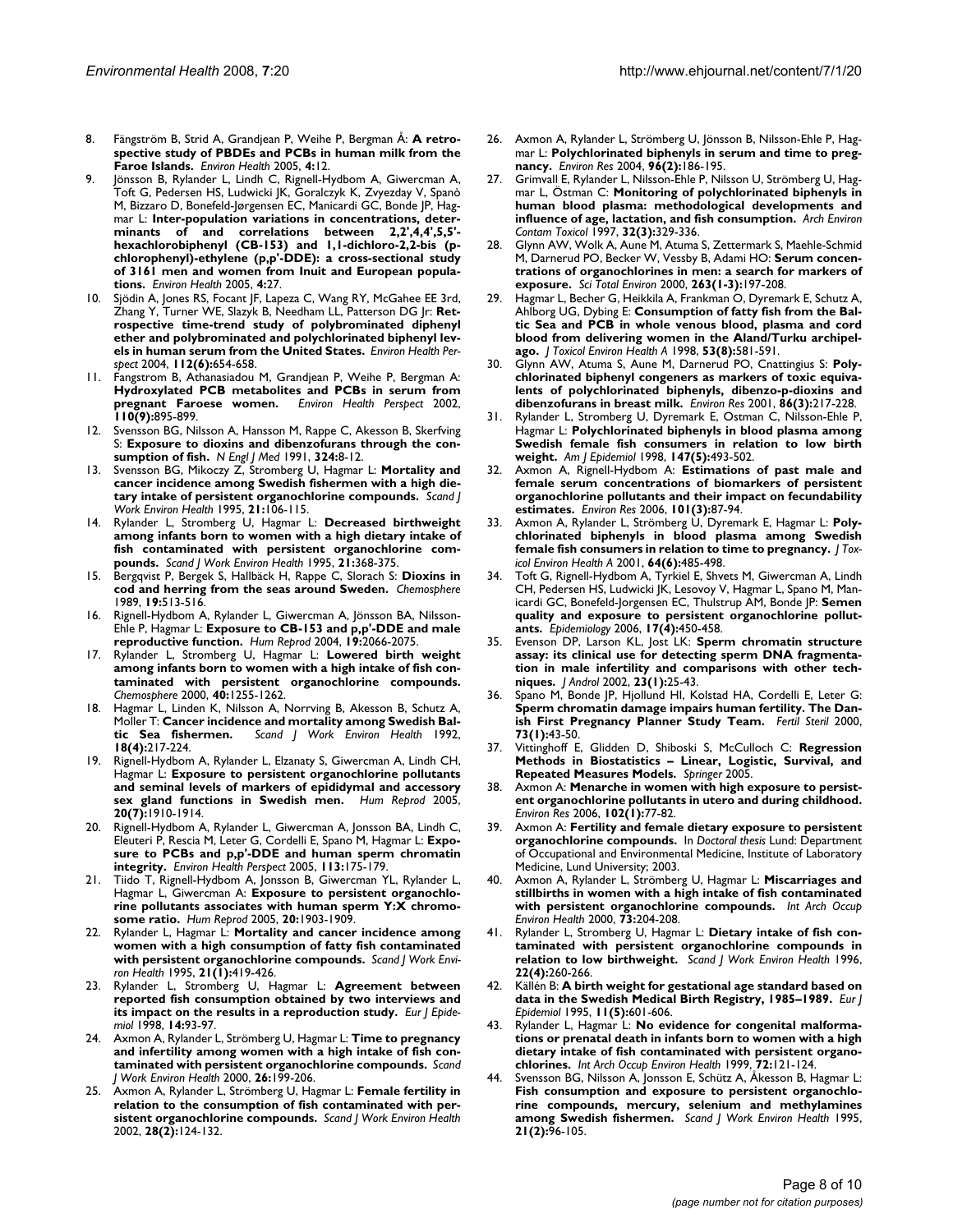- 45. Rylander L, Dyremark E, Stromberg U, Ostman C, Hagmar L: **[The](http://www.ncbi.nlm.nih.gov/entrez/query.fcgi?cmd=Retrieve&db=PubMed&dopt=Abstract&list_uids=9397600) [impact of age, lactation and dietary habits on PCB in plasma](http://www.ncbi.nlm.nih.gov/entrez/query.fcgi?cmd=Retrieve&db=PubMed&dopt=Abstract&list_uids=9397600) [in Swedish women.](http://www.ncbi.nlm.nih.gov/entrez/query.fcgi?cmd=Retrieve&db=PubMed&dopt=Abstract&list_uids=9397600)** *Sci Total Environ* 1997, **207(1):**55-61.
- 46. Olsen SF: **[Consumption of marine n-3 fatty acids during preg](http://www.ncbi.nlm.nih.gov/entrez/query.fcgi?cmd=Retrieve&db=PubMed&dopt=Abstract&list_uids=8174664)[nancy as a possible determinant of birth weight. A review of](http://www.ncbi.nlm.nih.gov/entrez/query.fcgi?cmd=Retrieve&db=PubMed&dopt=Abstract&list_uids=8174664) [the current epidemiologic evidence.](http://www.ncbi.nlm.nih.gov/entrez/query.fcgi?cmd=Retrieve&db=PubMed&dopt=Abstract&list_uids=8174664)** *Epidemiol Rev* 1993, **15:**399-413.
- 47. Olsen SF, Grandjean P, Weihe P, Videro T: **[Frequency of seafood](http://www.ncbi.nlm.nih.gov/entrez/query.fcgi?cmd=Retrieve&db=PubMed&dopt=Abstract&list_uids=8120495) [intake in pregnancy as a determinant of birth weight: evi](http://www.ncbi.nlm.nih.gov/entrez/query.fcgi?cmd=Retrieve&db=PubMed&dopt=Abstract&list_uids=8120495)[dence for a dose dependent relationship.](http://www.ncbi.nlm.nih.gov/entrez/query.fcgi?cmd=Retrieve&db=PubMed&dopt=Abstract&list_uids=8120495)** *J Epidemiol Community Health* 1993, **47:**436-440.
- 48. Odent MR, McMillan L, Kimmel T: **[Prenatal care and sea fish.](http://www.ncbi.nlm.nih.gov/entrez/query.fcgi?cmd=Retrieve&db=PubMed&dopt=Abstract&list_uids=8886681)** *Eur J Obstet Gynecol Reprod Biol* 1996, **68:**49-51.
- 49. **Statistics Sweden** [[http://www.scb.se\]](http://www.scb.se)
- 50. Hagmar L, Becher G, Heikkilä A, Frankman O, Dyremark E, Schütz A, Ahlborg UG, Dybing E: **[Consumption of fatty fish from the Bal](http://www.ncbi.nlm.nih.gov/entrez/query.fcgi?cmd=Retrieve&db=PubMed&dopt=Abstract&list_uids=9572157)[tic Sea and PCB in whole venous blood, plasma and cord](http://www.ncbi.nlm.nih.gov/entrez/query.fcgi?cmd=Retrieve&db=PubMed&dopt=Abstract&list_uids=9572157) blood from delivering women in the Aland/Turku archipel[ago.](http://www.ncbi.nlm.nih.gov/entrez/query.fcgi?cmd=Retrieve&db=PubMed&dopt=Abstract&list_uids=9572157)** *J Toxicol Environ Health A* 1998, **53(8):**581-591.
- 51. Grandjean P, Bellinger D, Bergman A, Cordier S, Davey-Smith G, Eskenazi B, Gee D, Gray K, Hanson M, Hazel P van den, Heindel JJ, Heinzow B, Hertz-Picciotto I, Hu H, Huang TT, Jensen TK, Landrigan PJ, McMillen IC, Murata K, Ritz B, Schoeters G, Skakkebaek NE, Skerfving S, Weihe P: **[The faroes statement: human health effects](http://www.ncbi.nlm.nih.gov/entrez/query.fcgi?cmd=Retrieve&db=PubMed&dopt=Abstract&list_uids=18226057) [of developmental exposure to chemicals in our environ](http://www.ncbi.nlm.nih.gov/entrez/query.fcgi?cmd=Retrieve&db=PubMed&dopt=Abstract&list_uids=18226057)[ment.](http://www.ncbi.nlm.nih.gov/entrez/query.fcgi?cmd=Retrieve&db=PubMed&dopt=Abstract&list_uids=18226057)** *Basic Clin Pharmacol Toxicol* 2008, **102(2):**73-75.
- 52. Kahn PC, Gochfeld M, Nygren M, Hansson M, Rappe C, Velez H, Ghent-Guenther T, Wilson WP: **[Dioxins and dibenzofurans in](http://www.ncbi.nlm.nih.gov/entrez/query.fcgi?cmd=Retrieve&db=PubMed&dopt=Abstract&list_uids=3343772) [blood and adipose tissue of Agent Orange-exposed Vietnam](http://www.ncbi.nlm.nih.gov/entrez/query.fcgi?cmd=Retrieve&db=PubMed&dopt=Abstract&list_uids=3343772) [veterans and matched controls.](http://www.ncbi.nlm.nih.gov/entrez/query.fcgi?cmd=Retrieve&db=PubMed&dopt=Abstract&list_uids=3343772)** *JAMA* 1988, **259(11):**1661-1667.
- 53. Schisterman EF, Whitcomb BW, Louis GM, Louis TA: **[Lipid adjust](http://www.ncbi.nlm.nih.gov/entrez/query.fcgi?cmd=Retrieve&db=PubMed&dopt=Abstract&list_uids=16002372)[ment in the analysis of environmental contaminants and](http://www.ncbi.nlm.nih.gov/entrez/query.fcgi?cmd=Retrieve&db=PubMed&dopt=Abstract&list_uids=16002372) [human health risks.](http://www.ncbi.nlm.nih.gov/entrez/query.fcgi?cmd=Retrieve&db=PubMed&dopt=Abstract&list_uids=16002372)** *Environ Health Perspect* 2005, **113(7):**853-857.
- 54. Fein GG, Jacobson JL, Jacobson SW, Schwartz PM, Dowler JK: **[Pre](http://www.ncbi.nlm.nih.gov/entrez/query.fcgi?cmd=Retrieve&db=PubMed&dopt=Abstract&list_uids=6431068)[natal exposure to polychlorinated biphenyls: effects on birth](http://www.ncbi.nlm.nih.gov/entrez/query.fcgi?cmd=Retrieve&db=PubMed&dopt=Abstract&list_uids=6431068) [size and gestational age.](http://www.ncbi.nlm.nih.gov/entrez/query.fcgi?cmd=Retrieve&db=PubMed&dopt=Abstract&list_uids=6431068)** *J Pediatr* 1984, **105(2):**315-320.
- 55. Patandin S, Koopman-Esseboom C, de Ridder MA, Weisglas-Kuperus N, Sauer PJ: **[Effects of environmental exposure to polychlorin](http://www.ncbi.nlm.nih.gov/entrez/query.fcgi?cmd=Retrieve&db=PubMed&dopt=Abstract&list_uids=9773843)[ated biphenyls and dioxins on birth size and growth in Dutch](http://www.ncbi.nlm.nih.gov/entrez/query.fcgi?cmd=Retrieve&db=PubMed&dopt=Abstract&list_uids=9773843) [children.](http://www.ncbi.nlm.nih.gov/entrez/query.fcgi?cmd=Retrieve&db=PubMed&dopt=Abstract&list_uids=9773843)** *Pediatr Res* 1998, **44(4):**538-545.
- 56. Vartiainen T, Jaakkola JJ, Saarikoski S, Tuomisto J: **[Birth weight and](http://www.ncbi.nlm.nih.gov/entrez/query.fcgi?cmd=Retrieve&db=PubMed&dopt=Abstract&list_uids=9432971) [sex of children and the correlation to the body burden of](http://www.ncbi.nlm.nih.gov/entrez/query.fcgi?cmd=Retrieve&db=PubMed&dopt=Abstract&list_uids=9432971) [PCDDs/PCDFs and PCBs of the mother.](http://www.ncbi.nlm.nih.gov/entrez/query.fcgi?cmd=Retrieve&db=PubMed&dopt=Abstract&list_uids=9432971)** *Environ Health Perspect* 1998, **106(2):**61-66.
- Rogan WJ, Gladen BC, McKinney JD, Carreras N, Hardy P, Thullen J, Tingelstad J, Tully M: **[Polychlorinated biphenyls \(PCBs\) and](http://www.ncbi.nlm.nih.gov/entrez/query.fcgi?cmd=Retrieve&db=PubMed&dopt=Abstract&list_uids=3115123) [dichlorodiphenyl dichloroethene \(DDE\) in human milk:](http://www.ncbi.nlm.nih.gov/entrez/query.fcgi?cmd=Retrieve&db=PubMed&dopt=Abstract&list_uids=3115123) [effects on growth, morbidity, and duration of lactation.](http://www.ncbi.nlm.nih.gov/entrez/query.fcgi?cmd=Retrieve&db=PubMed&dopt=Abstract&list_uids=3115123)** *Am J Public Health* 1987, **77(10):**1294-1297.
- 58. Dar E, Kanarek MS, Anderson HA, Sonzogni WC: **[Fish consump](http://www.ncbi.nlm.nih.gov/entrez/query.fcgi?cmd=Retrieve&db=PubMed&dopt=Abstract&list_uids=1425509)[tion and reproductive outcomes in Green Bay, Wisconsin.](http://www.ncbi.nlm.nih.gov/entrez/query.fcgi?cmd=Retrieve&db=PubMed&dopt=Abstract&list_uids=1425509)** *Environ Res* 1992, **59(1):**189-201.
- 59. Toppari J, Larsen JC, Christiansen P, Giwercman A, Grandjean P, Guillette LJ Jr, Jegou B, Jensen TK, Jouannet P, Keiding N, Leffers H, McLachlan JA, Meyer O, Muller J, Rajpert-De Meyts E, Scheike T, Sharpe R, Sumpter J, Skakkebaek NE: **[Male reproductive health](http://www.ncbi.nlm.nih.gov/entrez/query.fcgi?cmd=Retrieve&db=PubMed&dopt=Abstract&list_uids=8880001) [and environmental xenoestrogens.](http://www.ncbi.nlm.nih.gov/entrez/query.fcgi?cmd=Retrieve&db=PubMed&dopt=Abstract&list_uids=8880001)** *Environ Health Perspect* 1996, **104(Suppl 4):**741-803.
- 60. Guo YL, Hsu PC, Hsu CC, Lambert GH: **[Semen quality after pre](http://www.ncbi.nlm.nih.gov/entrez/query.fcgi?cmd=Retrieve&db=PubMed&dopt=Abstract&list_uids=11072947)[natal exposure to polychlorinated biphenyls and dibenzo](http://www.ncbi.nlm.nih.gov/entrez/query.fcgi?cmd=Retrieve&db=PubMed&dopt=Abstract&list_uids=11072947)[furans.](http://www.ncbi.nlm.nih.gov/entrez/query.fcgi?cmd=Retrieve&db=PubMed&dopt=Abstract&list_uids=11072947)** *Lancet* 2000, **356(9237):**1240-1241.
- Dallinga JW, Moonen EJ, Dumoulin JC, Evers JL, Geraedts JP, Kleinjans JC: **[Decreased human semen quality and organochlorine](http://www.ncbi.nlm.nih.gov/entrez/query.fcgi?cmd=Retrieve&db=PubMed&dopt=Abstract&list_uids=12151423) [compounds in blood.](http://www.ncbi.nlm.nih.gov/entrez/query.fcgi?cmd=Retrieve&db=PubMed&dopt=Abstract&list_uids=12151423)** *Hum Reprod* 2002, **17:**1973-1979.
- Richthoff J, Rylander L, Jönsson BA, Åkesson H, Hagmar L, Nilsson-Ehle P, Stridsberg M, Giwercman A: **[Serum levels of 2,2',4,4',5,5'](http://www.ncbi.nlm.nih.gov/entrez/query.fcgi?cmd=Retrieve&db=PubMed&dopt=Abstract&list_uids=12676591) [hexachlorobiphenyl \(CB-153\) in relation to markers of](http://www.ncbi.nlm.nih.gov/entrez/query.fcgi?cmd=Retrieve&db=PubMed&dopt=Abstract&list_uids=12676591) reproductive function in young males from the general [Swedish population.](http://www.ncbi.nlm.nih.gov/entrez/query.fcgi?cmd=Retrieve&db=PubMed&dopt=Abstract&list_uids=12676591)** *Environ Health Perspect* 2003, **Swedish population.**<br>111(4):409-413.
- 63. Rozati R, Reddy PP, Reddanna P, Mujtaba R: **[Role of environmental](http://www.ncbi.nlm.nih.gov/entrez/query.fcgi?cmd=Retrieve&db=PubMed&dopt=Abstract&list_uids=12477510) [estrogens in the deterioration of male factor fertility.](http://www.ncbi.nlm.nih.gov/entrez/query.fcgi?cmd=Retrieve&db=PubMed&dopt=Abstract&list_uids=12477510)** *Fertil Steril* 2002, **78(6):**1187-1194.
- 64. Agarwal A, Said TM: **[Role of sperm chromatin abnormalities](http://www.ncbi.nlm.nih.gov/entrez/query.fcgi?cmd=Retrieve&db=PubMed&dopt=Abstract&list_uids=12926527) [and DNA damage in male infertility.](http://www.ncbi.nlm.nih.gov/entrez/query.fcgi?cmd=Retrieve&db=PubMed&dopt=Abstract&list_uids=12926527)** *Hum Reprod Update* 2003, **9(4):**331-345.
- 65. Tiido T, Rignell-Hydbom A, Jonsson BA, Giwercman YL, Pedersen HS, Wojtyniak B, Ludwicki JK, Lesovoy V, Zvyezday V, Spano M, Manicardi GC, Bizzaro D, Bonefeld-Jorgensen EC, Toft G, Bonde JP, Rylander L, Hagmar L, Giwercman A: **[Impact of PCB and p,p'-](http://www.ncbi.nlm.nih.gov/entrez/query.fcgi?cmd=Retrieve&db=PubMed&dopt=Abstract&list_uids=16675426) [DDE contaminants on human sperm Y:X chromosome](http://www.ncbi.nlm.nih.gov/entrez/query.fcgi?cmd=Retrieve&db=PubMed&dopt=Abstract&list_uids=16675426) ratio: studies in three European populations and the Inuit [population in Greenland.](http://www.ncbi.nlm.nih.gov/entrez/query.fcgi?cmd=Retrieve&db=PubMed&dopt=Abstract&list_uids=16675426)** *Environ Health Perspect* 2006, **114:**718-724.
- 66. Denham M, Schell LM, Deane G, Gallo MV, Ravenscroft J, DeCaprio AP: **[Relationship of lead, mercury, mirex, dichlorodiphenyl](http://www.ncbi.nlm.nih.gov/entrez/query.fcgi?cmd=Retrieve&db=PubMed&dopt=Abstract&list_uids=15653789)[dichloroethylene, hexachlorobenzene, and polychlorinated](http://www.ncbi.nlm.nih.gov/entrez/query.fcgi?cmd=Retrieve&db=PubMed&dopt=Abstract&list_uids=15653789) biphenyls to timing of menarche among Akwesasne Mohawk [girls.](http://www.ncbi.nlm.nih.gov/entrez/query.fcgi?cmd=Retrieve&db=PubMed&dopt=Abstract&list_uids=15653789)** *Pediatrics* 2005, **115(2):**e127-134.
- 67. Vasiliu O, Muttineni J, Karmaus W: **[In utero exposure to organo](http://www.ncbi.nlm.nih.gov/entrez/query.fcgi?cmd=Retrieve&db=PubMed&dopt=Abstract&list_uids=15131079)[chlorines and age at menarche.](http://www.ncbi.nlm.nih.gov/entrez/query.fcgi?cmd=Retrieve&db=PubMed&dopt=Abstract&list_uids=15131079)** *Hum Reprod* 2004, **19(7):**1506-1512.
- 68. Mendola P, Buck GM, Sever LE, Zielezny M, Vena JE: **[Consumption](http://www.ncbi.nlm.nih.gov/entrez/query.fcgi?cmd=Retrieve&db=PubMed&dopt=Abstract&list_uids=9400337) [of PCB-contaminated freshwater fish and shortened men](http://www.ncbi.nlm.nih.gov/entrez/query.fcgi?cmd=Retrieve&db=PubMed&dopt=Abstract&list_uids=9400337)[strual cycle length.](http://www.ncbi.nlm.nih.gov/entrez/query.fcgi?cmd=Retrieve&db=PubMed&dopt=Abstract&list_uids=9400337)** *Am J Epidemiol* 1997, **146(11):**955-960.
- 69. Cooper GS, Klebanoff MA, Promislow J, Brock JW, Longnecker MP: **[Polychlorinated biphenyls and menstrual cycle characteris](http://www.ncbi.nlm.nih.gov/entrez/query.fcgi?cmd=Retrieve&db=PubMed&dopt=Abstract&list_uids=15703533)[tics.](http://www.ncbi.nlm.nih.gov/entrez/query.fcgi?cmd=Retrieve&db=PubMed&dopt=Abstract&list_uids=15703533)** *Epidemiology* 2005, **16(2):**191-200.
- 70. Windham GC, Lee D, Mitchell P, Anderson M, Petreas M, Lasley B: **[Exposure to organochlorine compounds and effects on ovar](http://www.ncbi.nlm.nih.gov/entrez/query.fcgi?cmd=Retrieve&db=PubMed&dopt=Abstract&list_uids=15703532)[ian function.](http://www.ncbi.nlm.nih.gov/entrez/query.fcgi?cmd=Retrieve&db=PubMed&dopt=Abstract&list_uids=15703532)** *Epidemiology* 2005, **16:**182-190.
- 71. Khanjani N, Sim MR: **[Maternal contamination with PCBs and](http://www.ncbi.nlm.nih.gov/entrez/query.fcgi?cmd=Retrieve&db=PubMed&dopt=Abstract&list_uids=16773124) [reproductive outcomes in an Australian population.](http://www.ncbi.nlm.nih.gov/entrez/query.fcgi?cmd=Retrieve&db=PubMed&dopt=Abstract&list_uids=16773124)** *J Expo Sci Environ Epidemiol* 2006.
- 72. Khanjani N, Sim MR: **[Maternal contamination with dichlo](http://www.ncbi.nlm.nih.gov/entrez/query.fcgi?cmd=Retrieve&db=PubMed&dopt=Abstract&list_uids=16360142)[rodiphenyltrichloroethane and reproductive outcomes in an](http://www.ncbi.nlm.nih.gov/entrez/query.fcgi?cmd=Retrieve&db=PubMed&dopt=Abstract&list_uids=16360142) [Australian population.](http://www.ncbi.nlm.nih.gov/entrez/query.fcgi?cmd=Retrieve&db=PubMed&dopt=Abstract&list_uids=16360142)** *Environ Res* 2006, **101(3):**373-379.
- Sugiura-Ogasawara M, Ozaki Y, Sonta S, Makino T, Suzumori K: **[PCBs, hexachlorobenzene and DDE are not associated with](http://www.ncbi.nlm.nih.gov/entrez/query.fcgi?cmd=Retrieve&db=PubMed&dopt=Abstract&list_uids=14750556) [recurrent miscarriage.](http://www.ncbi.nlm.nih.gov/entrez/query.fcgi?cmd=Retrieve&db=PubMed&dopt=Abstract&list_uids=14750556)** *Am J Reprod Immunol* 2003, **50:**485-489.
- 74. Mendola P, Buck GM, Vena JE, Zielezny M, Sever LE: **[Consumption](http://www.ncbi.nlm.nih.gov/entrez/query.fcgi?cmd=Retrieve&db=PubMed&dopt=Abstract&list_uids=7656880) [of PCB-contaminated sport fish and risk of spontaneous fetal](http://www.ncbi.nlm.nih.gov/entrez/query.fcgi?cmd=Retrieve&db=PubMed&dopt=Abstract&list_uids=7656880) [death.](http://www.ncbi.nlm.nih.gov/entrez/query.fcgi?cmd=Retrieve&db=PubMed&dopt=Abstract&list_uids=7656880)** *Environ Health Perspect* 1995, **103(5):**498-502.
- 75. Buck GM, Sever LE, Mendola P, Zielezny M, Vena JE: **[Consumption](http://www.ncbi.nlm.nih.gov/entrez/query.fcgi?cmd=Retrieve&db=PubMed&dopt=Abstract&list_uids=9400336) [of contaminated sport fish from Lake Ontario and time-to](http://www.ncbi.nlm.nih.gov/entrez/query.fcgi?cmd=Retrieve&db=PubMed&dopt=Abstract&list_uids=9400336)[pregnancy. New York State Angler Cohort.](http://www.ncbi.nlm.nih.gov/entrez/query.fcgi?cmd=Retrieve&db=PubMed&dopt=Abstract&list_uids=9400336)** *Am J Epidemiol* 1997, **146(11):**949-954.
- 76. McGuinness BM, Buck GM, Mendola P, Sever LE, Vena JE: **[Infecun](http://www.ncbi.nlm.nih.gov/entrez/query.fcgi?cmd=Retrieve&db=PubMed&dopt=Abstract&list_uids=11480501)[dity and consumption of polychlorinated biphenyl-contami](http://www.ncbi.nlm.nih.gov/entrez/query.fcgi?cmd=Retrieve&db=PubMed&dopt=Abstract&list_uids=11480501)[nated fish.](http://www.ncbi.nlm.nih.gov/entrez/query.fcgi?cmd=Retrieve&db=PubMed&dopt=Abstract&list_uids=11480501)** *Arch Environ Health* 2001, **56(3):**250-253.
- Buck GM, Mendola P, Vena JE, Sever LE, Kostyniak P, Greizerstein H, Olson J, Stephen FD: **[Paternal Lake Ontario fish consumption](http://www.ncbi.nlm.nih.gov/entrez/query.fcgi?cmd=Retrieve&db=PubMed&dopt=Abstract&list_uids=10092415) [and risk of conception delay, New York State Angler Cohort.](http://www.ncbi.nlm.nih.gov/entrez/query.fcgi?cmd=Retrieve&db=PubMed&dopt=Abstract&list_uids=10092415)** *Environ Res* 1999, **80(2Pt2):**S13-S18.
- 78. Buck GM, Vena JE, Schisterman EF, Dmochowski J, Mendola P, Sever LE, Fitzgerald E, Kostyniak P, Greizerstein H, Olson J: **[Parental con](http://www.ncbi.nlm.nih.gov/entrez/query.fcgi?cmd=Retrieve&db=PubMed&dopt=Abstract&list_uids=10874544)[sumption of contaminated sport fish from Lake Ontario and](http://www.ncbi.nlm.nih.gov/entrez/query.fcgi?cmd=Retrieve&db=PubMed&dopt=Abstract&list_uids=10874544) [predicted fecundability.](http://www.ncbi.nlm.nih.gov/entrez/query.fcgi?cmd=Retrieve&db=PubMed&dopt=Abstract&list_uids=10874544)** *Epidemiology* 2000, **11(4):**388-393.
- Axmon A, Thulstrup AM, Rignell-Hydbom A, Pedersen HS, Zvyezday V, Ludwicki JK, Jonsson BA, Toft G, Bonde JP, Hagmar L: **[Time to](http://www.ncbi.nlm.nih.gov/entrez/query.fcgi?cmd=Retrieve&db=PubMed&dopt=Abstract&list_uids=16361295) [pregnancy as a function of male and female serum concen](http://www.ncbi.nlm.nih.gov/entrez/query.fcgi?cmd=Retrieve&db=PubMed&dopt=Abstract&list_uids=16361295)trations of 2,2'4,4'5,5'-hexachlorobiphenyl (CB-153) and 1,1 [dichloro-2,2-bis \(p-chlorophenyl\)-ethylene \(p,p'-DDE\).](http://www.ncbi.nlm.nih.gov/entrez/query.fcgi?cmd=Retrieve&db=PubMed&dopt=Abstract&list_uids=16361295)** *Hum Reprod* 2006, **21:**657-665.
- Rignell-Hydbom A, Axmon A, Lundh T, Jonsson BA, Tiido T, Spano M: **[Dietary exposure to methyl mercury and PCB and the](http://www.ncbi.nlm.nih.gov/entrez/query.fcgi?cmd=Retrieve&db=PubMed&dopt=Abstract&list_uids=17488503) [associations with semen parameters among Swedish fisher](http://www.ncbi.nlm.nih.gov/entrez/query.fcgi?cmd=Retrieve&db=PubMed&dopt=Abstract&list_uids=17488503)[men.](http://www.ncbi.nlm.nih.gov/entrez/query.fcgi?cmd=Retrieve&db=PubMed&dopt=Abstract&list_uids=17488503)** *Environ Health* 2007, **6:**14.
- Smuts CM, Huang M, Mundy D, Plasse T, Major S, Carlson SE: [A ran](http://www.ncbi.nlm.nih.gov/entrez/query.fcgi?cmd=Retrieve&db=PubMed&dopt=Abstract&list_uids=12636950)**[domized trial of docosahexaenoic acid supplementation dur](http://www.ncbi.nlm.nih.gov/entrez/query.fcgi?cmd=Retrieve&db=PubMed&dopt=Abstract&list_uids=12636950)[ing the third trimester of pregnancy.](http://www.ncbi.nlm.nih.gov/entrez/query.fcgi?cmd=Retrieve&db=PubMed&dopt=Abstract&list_uids=12636950)** *Obstet Gynecol* 2003, **101(3):**469-479.
- 82. Olsen SF, Secher NJ: **[A possible preventive effect of low-dose](http://www.ncbi.nlm.nih.gov/entrez/query.fcgi?cmd=Retrieve&db=PubMed&dopt=Abstract&list_uids=2265175) [fish oil on early delivery and pre-eclampsia: indications from](http://www.ncbi.nlm.nih.gov/entrez/query.fcgi?cmd=Retrieve&db=PubMed&dopt=Abstract&list_uids=2265175) [a 50-year-old controlled trial.](http://www.ncbi.nlm.nih.gov/entrez/query.fcgi?cmd=Retrieve&db=PubMed&dopt=Abstract&list_uids=2265175)** *Br J Nutr* 1990, **64:**599-609.
- Olsen SF, Secher NJ, Tabor A, Weber T, Walker JJ, Gluud C: [Ran](http://www.ncbi.nlm.nih.gov/entrez/query.fcgi?cmd=Retrieve&db=PubMed&dopt=Abstract&list_uids=10740336)**[domised clinical trials of fish oil supplementation in high risk](http://www.ncbi.nlm.nih.gov/entrez/query.fcgi?cmd=Retrieve&db=PubMed&dopt=Abstract&list_uids=10740336) pregnancies. Fish Oil Trials In Pregnancy (FOTIP) Team.** *Bjog* 2000, **107(3):**382-395.